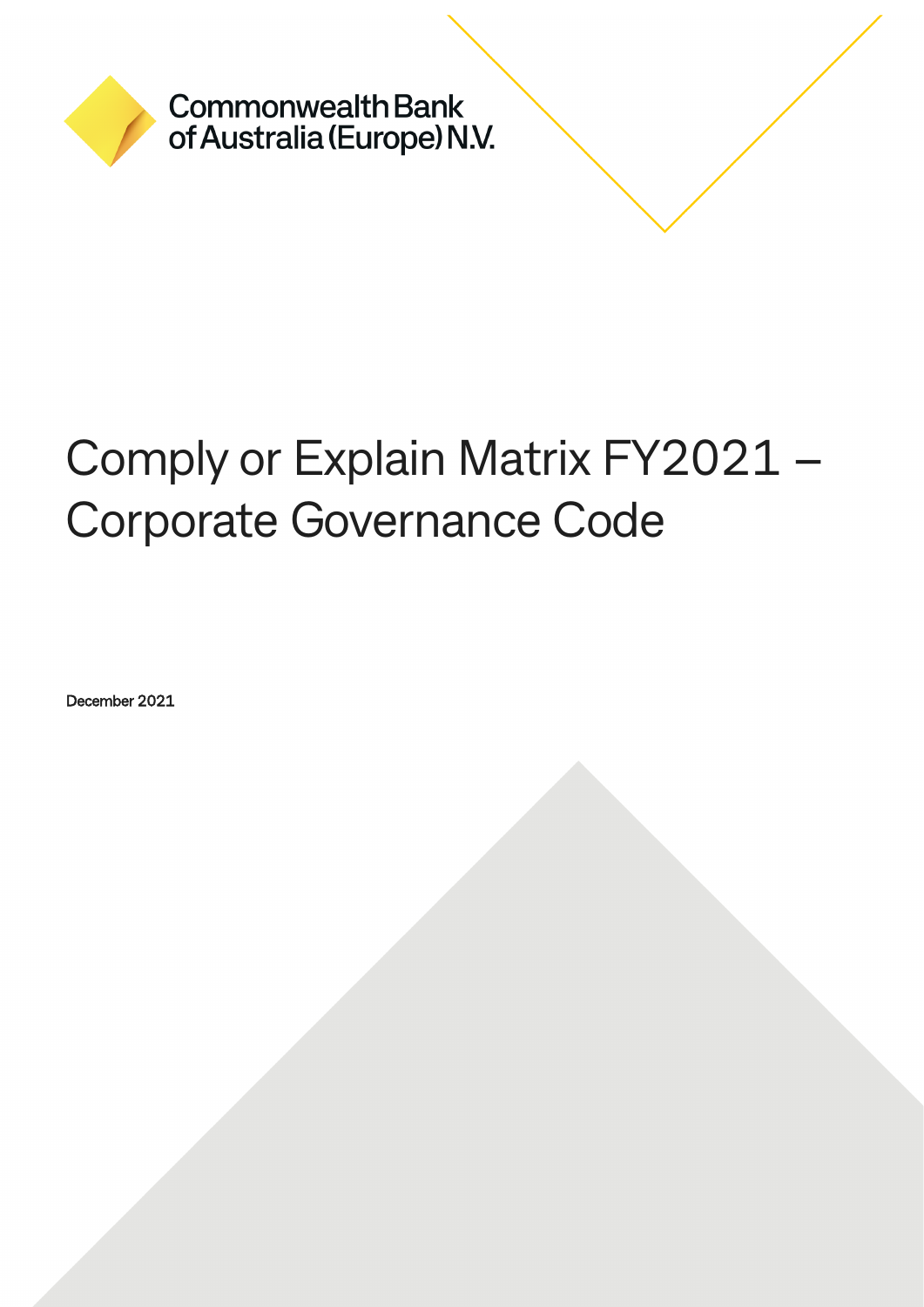## 1. Introduction

#### The Bank and its principal activities

Commonwealth Bank of Australia (Europe) N.V. ("CBA N.V." or the "Bank") was incorporated on 26 October 2018 and is a public limited company (*Naamloze Vennootschap*) in the Netherlands. It is a wholly owned subsidiary of Commonwealth Bank of Australia ("CBA Group"), an Australian banking corporation.

On 1 December 2020, the Governing Council of the European Central Bank granted the Bank an authorisation as a credit institution (banking license), taking effect on 2 December 2020. On 26 May 2021, the first lending clients from CBA Group's subsidiary in Malta were migrated to the Bank marking the commencement of lending banking activities.

#### Corporate Governance Code 2016

The Dutch Corporate Governance Code is mandatory for listed companies. Commonwealth Bank of Australia (Europe) N.V. ("CBA NV") is not a listed company. However, being a bank established and existing in The Netherlands, CBA N.V. is committed to apply the Corporate Governance Code as much as possible.

Most of best practise of the Corporate Governance Code are incorporated in the articles of association, the charters of the Management Board, the Supervisory Board, its sub-committees and other relevant functions and/or specific policies procedures that are all part of the Bank's corporate governance framework.

In this Comply or Explain Matrix ("Matrix") you find an overview of the Corporate Governance Code and whether CBA N.V. applied the best practices during its financial year 2021 (ending on 30 June 2021).

#### **Attestation**

CBA N.V. will publish this on an annually basis, in conjunction with the publications of financial statements. Both the Management Board and Supervisory Board approved this Matrix.

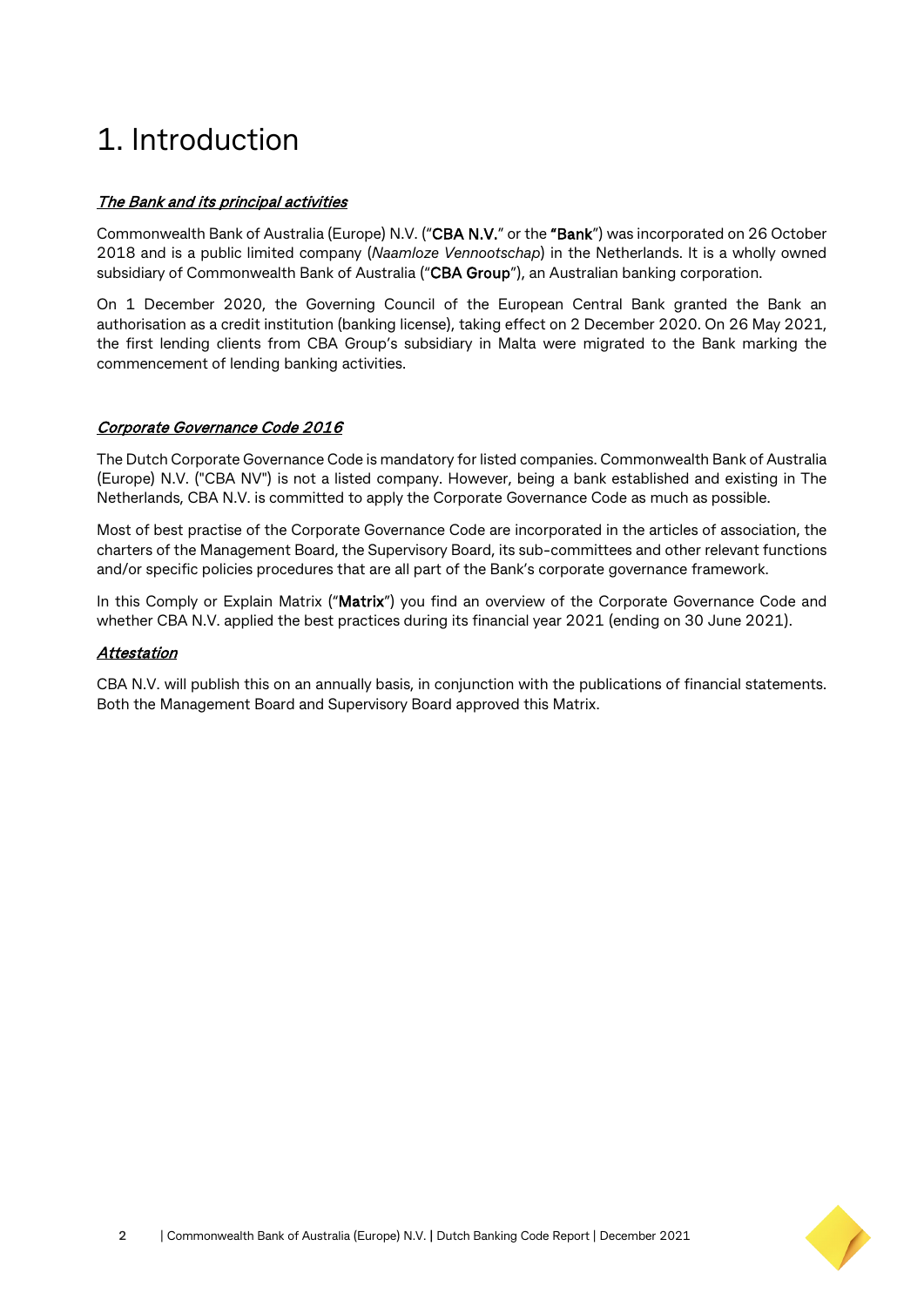### 2. Matrix

#### CHAPTER 1: LONG-TERM VALUE CREATION

No. Principle or best practice Compliant or explanation

#### 1.1 Long-term value creation (principle)

*The management board is responsible for the continuity of the company and its affiliated enterprise. The management board focuses on long-term value creation for the company and its affiliated enterprise, and takes into account the stakeholder interests that are relevant in this context. The supervisory board monitors the management board in this.*

#### 1.1.1 Long-term value creation strategy (best practice)

The management board should develop a view on long-term value creation by the company and its affiliated enterprise and should formulate a strategy in line with this. Depending on market dynamics, it may be necessary to make short-term adjustments to the strategy. When developing the strategy, attention should in any event be paid to the following:

- i. the strategy's implementation and feasibility;
- ii. the business model applied by the company and the market in which the company and its affiliated enterprise operate;
- iii. opportunities and risks for the company;
- iv. the company's operational and financial goals and their impact on its future position in relevant markets;
- v. the interests of the stakeholders; and
- vi. any other aspects relevant to the company and its affiliated enterprise, such as the environment, social and employee-related matters, the chain within which the enterprise operates, respect for human rights, and fighting corruption and bribery.

#### 1.1.2 Involvement of the supervisory board (best practice)

The management board should engage the supervisory board early on in formulating the strategy for realising long-term value creation. The management board renders account to the supervisory board of the strategy and the explanatory notes to that strategy.

CBA NV applies this best practice. In accordance with the corporate governance framework of the Bank, the Management Board needs the approval of Supervisory Board for the strategy of the Bank.

CBA NV applies this best practice. This strategy is described in the business plan.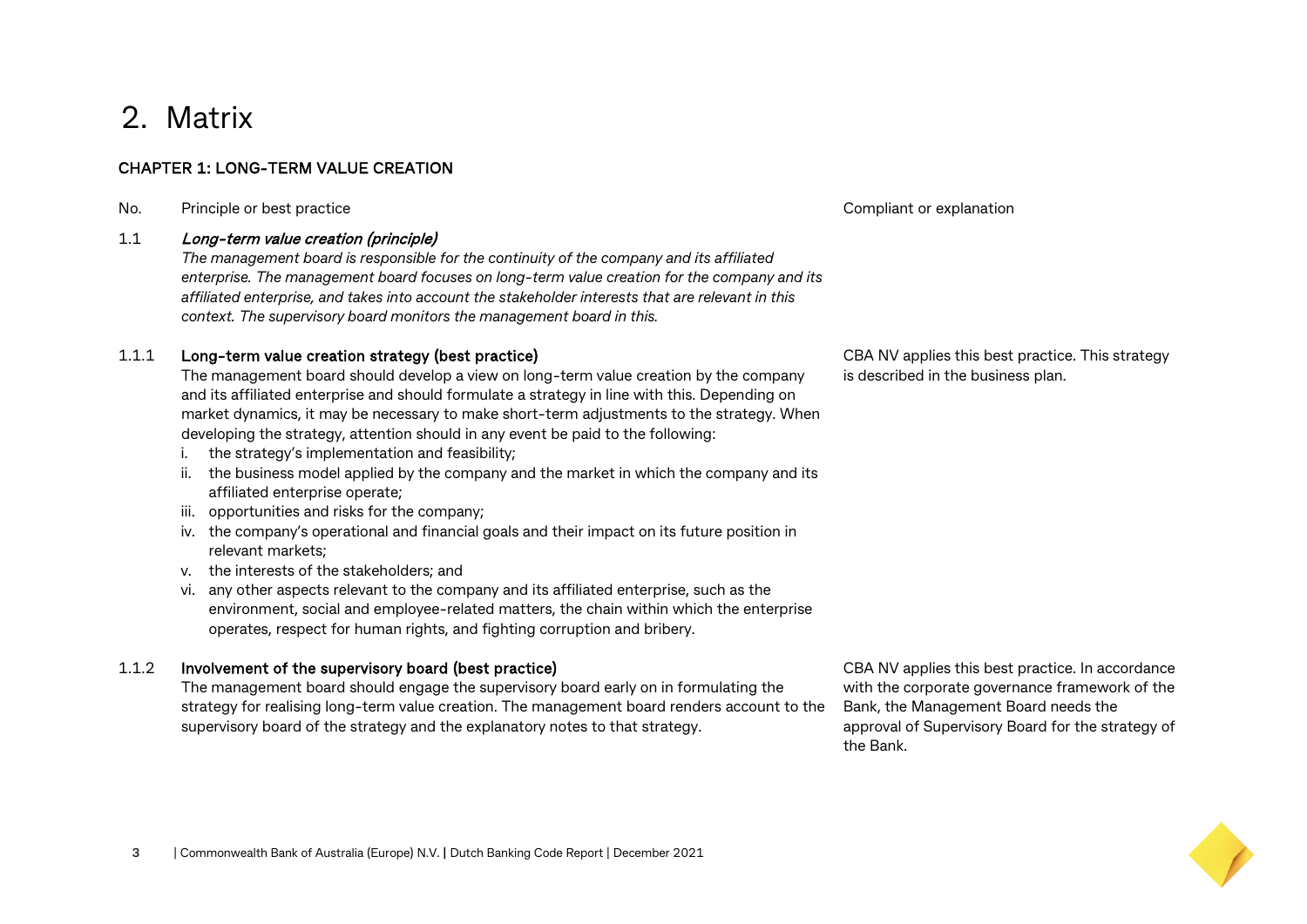#### 1.1.3 Role of the supervisory board (best practice)

The supervisory board should supervise the manner in which the management board implements the long-term value creation strategy. The supervisory board should regularly discuss the strategy, the implementation of the strategy and the principal risks associated with it. In the report drawn up by the supervisory board, an account is given of its involvement in the establishment of the strategy, and the way in which it monitors its implementation.

#### 1.1.4 Accountability of the management board (best practice)

In the management report, the management board should give a more detailed explanation of its view on long-term value creation and the strategy for its realisation, as well as describing which contributions were made to long-term value creation in the past financial year. The management board should report on both the short-term and long-term developments.

#### 1.2 Risk management (principle)

*The company should have adequate internal risk management and control systems in place. The management board is responsible for identifying and managing the risks associated with the company's strategy and activities.*

#### 1.2.1 Risk assessment (best practice)

The management board should identify and analyse the risks associated with the strategy and activities of the company and its affiliated enterprise. It is responsible for establishing the risk appetite, and also the measures that are put in place in order to counter the risks being taken.

#### 1.2.2 Implementation (best practice)

Based on the risk assessment, the management board should design, implement and maintain adequate internal risk management and control systems. To the extent relevant, these systems should be integrated into the work processes within the company and its affiliated enterprise it, and should be familiar to those whose work they are relevant to.

CBA NV applies this best practice. The strategy and business development is discussed between the Management Board and the Supervisory Board during the quarterly meetings.

CBA NV applies this best practice.

CBA NV applies this best practice. The bank has implemented a risk management framework (including controls) ("RMF"). One of the key documents within the RMF is the Risk Appetite Statement ("RAS").

CBA NV applies this best practice. CBA NV implemented the 3-Lines of Accountability model ("3-LoA Model"). Under this 3-LoA Model proper controls, checks and balances are part of the overall (risk) governance framework, as documented in the governance manual, the underlying policies, procedures and charters.

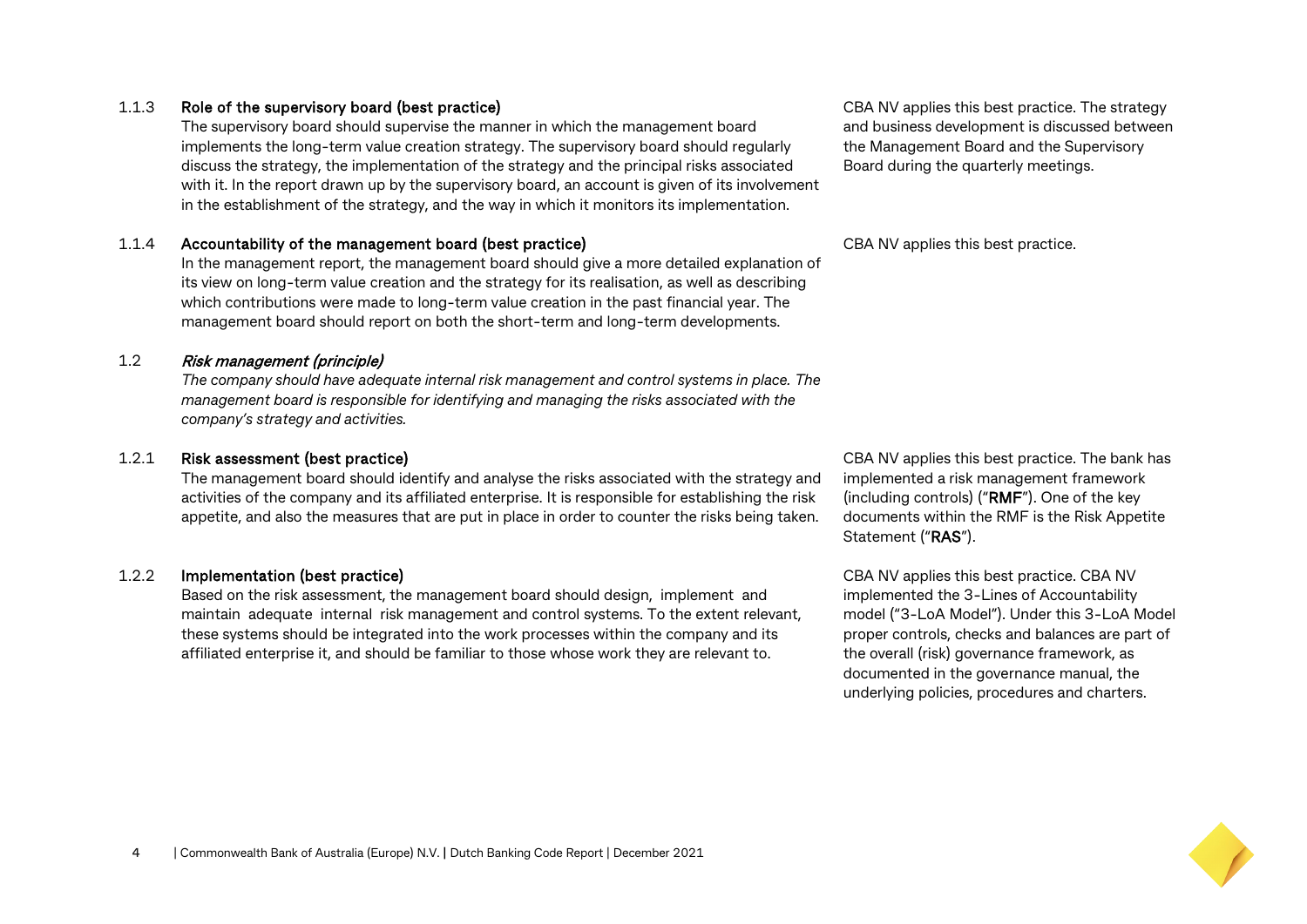#### 1.2.3 Monitoring of effectiveness (best practice)

The management board should monitor the operation of the internal risk management and control systems and should carry out a systematic assessment of their design and effectiveness at least once a year. This monitoring should cover all material control measures relating to strategic, operational, compliance and reporting risks. Attention should be given to observed weaknesses, instances of misconduct and irregularities, indications from whistleblowers, lessons learned and findings from the internal audit function and the external auditor. Where necessary, improvements should be made to internal risk management and control systems.

#### 1.3 Internal audit function (principle)

*The duty of the internal audit function is to assess the design and the operation of the internal risk management and control systems. The management board is responsible for the internal audit function. The supervisory board oversees the internal audit function and maintains regular contact with the person fulfilling this function.*

#### 1.3.1 Appointment and dismissal (best practice)

The management board both appoints and dismisses the senior internal auditor. Both the appointment and the dismissal of the senior internal auditor should be submitted to the supervisory board for approval, along with the recommendation issued by the audit committee.

#### 1.3.2 Assessment of the internal audit function (best practice)

The management board should assess the way in which the internal audit function fulfils its responsibility annually, taking into account the audit committee's opinion.

#### 1.3.3 Internal audit plan (best practice)

The internal audit function should draw up an audit plan, involving the management board, the audit committee and the external auditor in this process. The audit plan should be submitted to the management board, and then to the supervisory board, for approval. In this internal audit plan, attention should be paid to the interaction with the external auditor.

#### 1.3.4 Performance of work (best practice)

The internal audit function should have sufficient resources to execute the internal audit plan and have access to information that is important for the performance of its work. The internal audit function should have direct access to the audit committee and the external auditor. Records should be kept of how the audit committee is informed by the internal audit function.

CBA NV applies this best practice under its 3- LoA Model.

CBA NV applies this best practice.

CBA NV applies this best practice.

CBA NV applies this best practice.

CBA NV applies this best practice.



**5** | Commonwealth Bank of Australia (Europe) N.V. **|** Dutch Banking Code Report | December 2021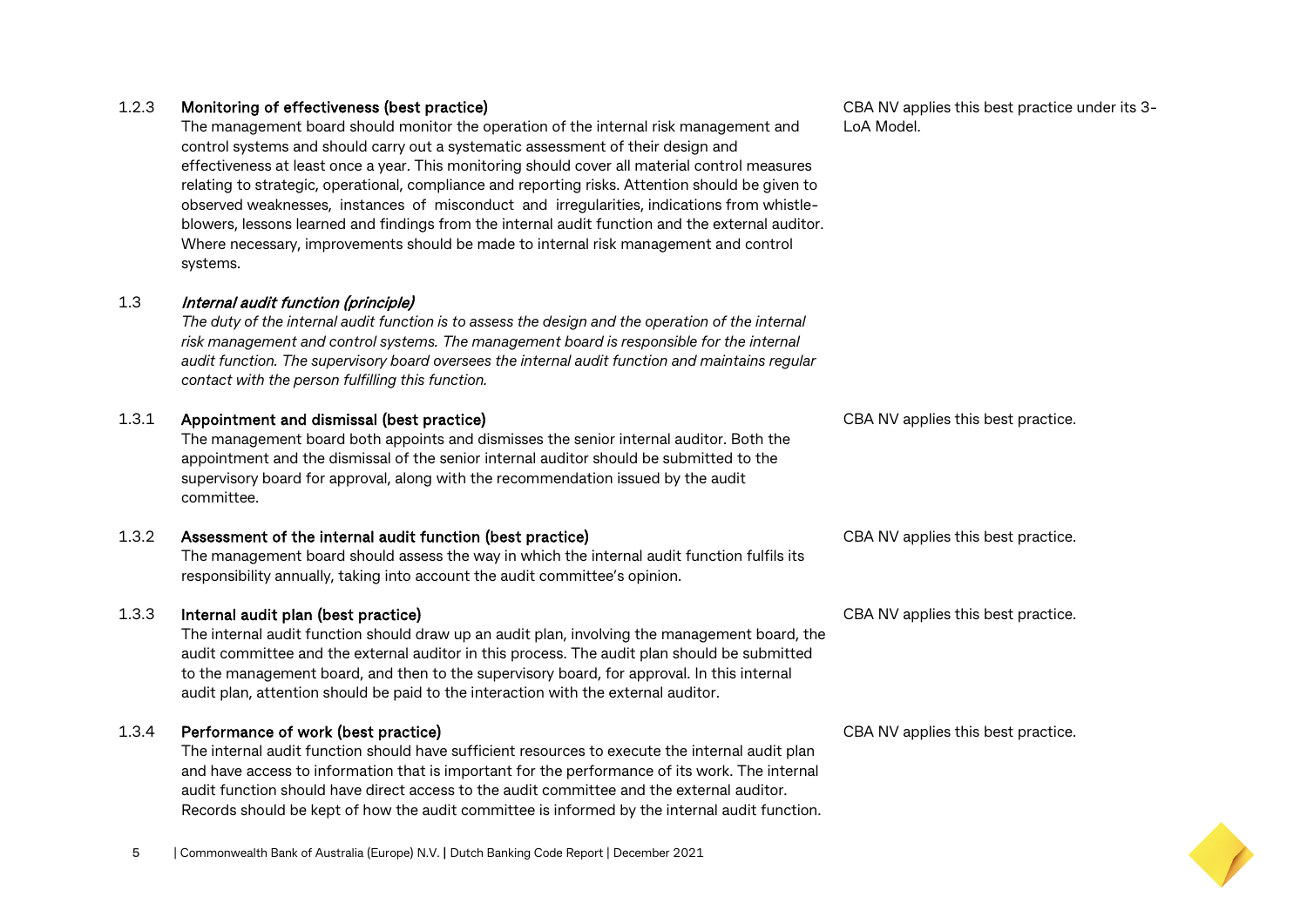#### 1.3.5 Reports of findings (best practice)

The internal audit function should report its audit results to the management board and the essence of its audit results to the audit committee and should inform the external auditor. The research findings of the internal audit function should, at least, include the following:

- i. any flaws in the effectiveness of the internal risk management and control systems;
- ii. any findings and observations with a material impact on the risk profile of the company and its affiliated enterprise; and
- iii. any failings in the follow-up of recommendations made by the internal audit function.

#### 1.3.6 Absence of an internal audit department (best practice)

If there is no separate department for the internal audit function, the supervisory board will assess annually whether adequate alternative measures have been taken, partly on the basis of a recommendation issued by the audit committee, and will consider whether it is necessary to establish an internal audit department. The supervisory board should include the conclusions, along with any resulting recommendations and alternative measures, in the report of the supervisory board.

#### 1.4 Risk management accountability (principle)

*The management board should render account of the effectiveness of the design and the operation of the internal risk management and control systems.*

#### 1.4.1 Accountability to the supervisory board (best practice)

The management board should discuss the effectiveness of the design and operation of the internal risk management and control systems referred to in best practice provisions 1.2.1 to 1.2.3 inclusive with the audit committee, and render account of this to the supervisory board.

#### 1.4.2 Accountability in the management report (best practice)

In the management report, the management board should render account of:

- i. the execution of the risk assessment, with a description of the principal risks facing the company in relation to its risk appetite. These risks may include strategic, operational, compliance and reporting risks;
- ii. the design and operation of the internal risk management and control systems during the past financial year;
- iii. any major failings in the internal risk management and control systems which have been observed in the financial year, any significant changes made to these systems and any major improvements planned, along with a confirmation that these issues have been discussed with the audit committee and the supervisory board; and

CBA NV has a separate internal audit function.

CBA NV applies this best practice.

CBA NV applies this best practice.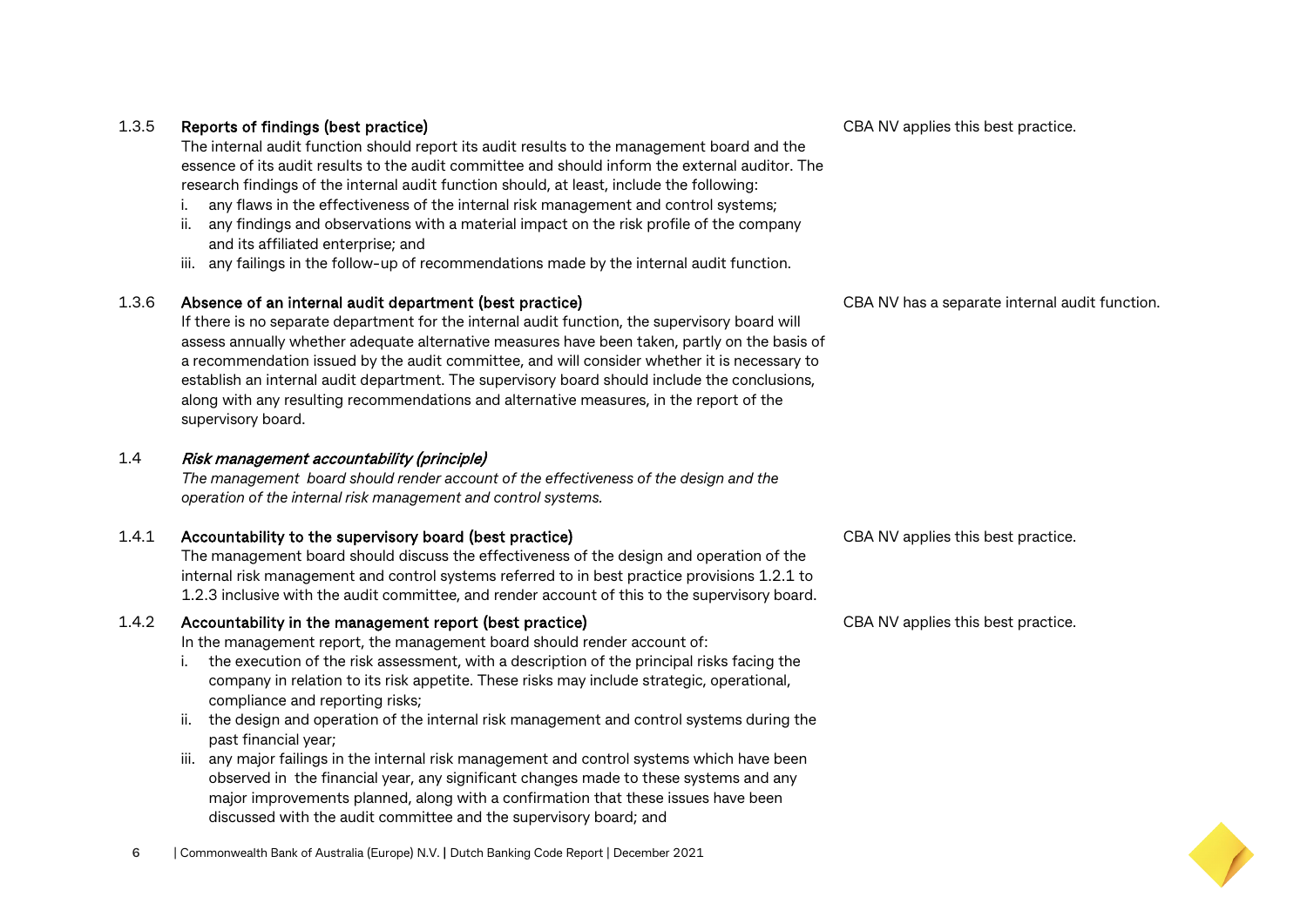iv. the sensitivity of the results of the company to material changes in external factors.

#### 1.4.3 Statement by the management board (best practice)

The management board should state in the management report, with clear substantiation, that:

- i. the report provides sufficient insights into any failings in the effectiveness of the internal risk management and control systems;
- ii. the aforementioned systems provide reasonable assurance that the financial reporting does not contain any material inaccuracies;
- iii. based on the current state of affairs, it is justified that the financial reporting is prepared on a going concern basis; and
- iv. the report states those material risks and uncertainties that are relevant to the expectation of the company's continuity for the period of twelve months after the preparation of the report.

#### 1.5 Role of the supervisory board (principle)

*The supervisory board should supervise the policies carried out by the management board and the general affairs of the company and its affiliated enterprise. In so doing, the supervisory board should also focus on the effectiveness of the company's internal risk management and control systems and the integrity and quality of the financial reporting.*

#### 1.5.1 Duties and responsibilities of the audit committee (best practice)

The audit committee undertakes preparatory work for the supervisory board's decisionmaking regarding the supervision of the integrity and quality of the company's financial reporting and the effectiveness of the company's internal risk management and control systems. Among other things, it focuses on monitoring the management board with regard to:

- i. relations with, and compliance with recommendations and following up of comments by, the internal and external auditors;
- ii. the funding of the company;
- iii. the application of information and communication technology by the company, including risks relating to cybersecurity; and
- iv. the company's tax policy.

CBA NV applies this best practice.

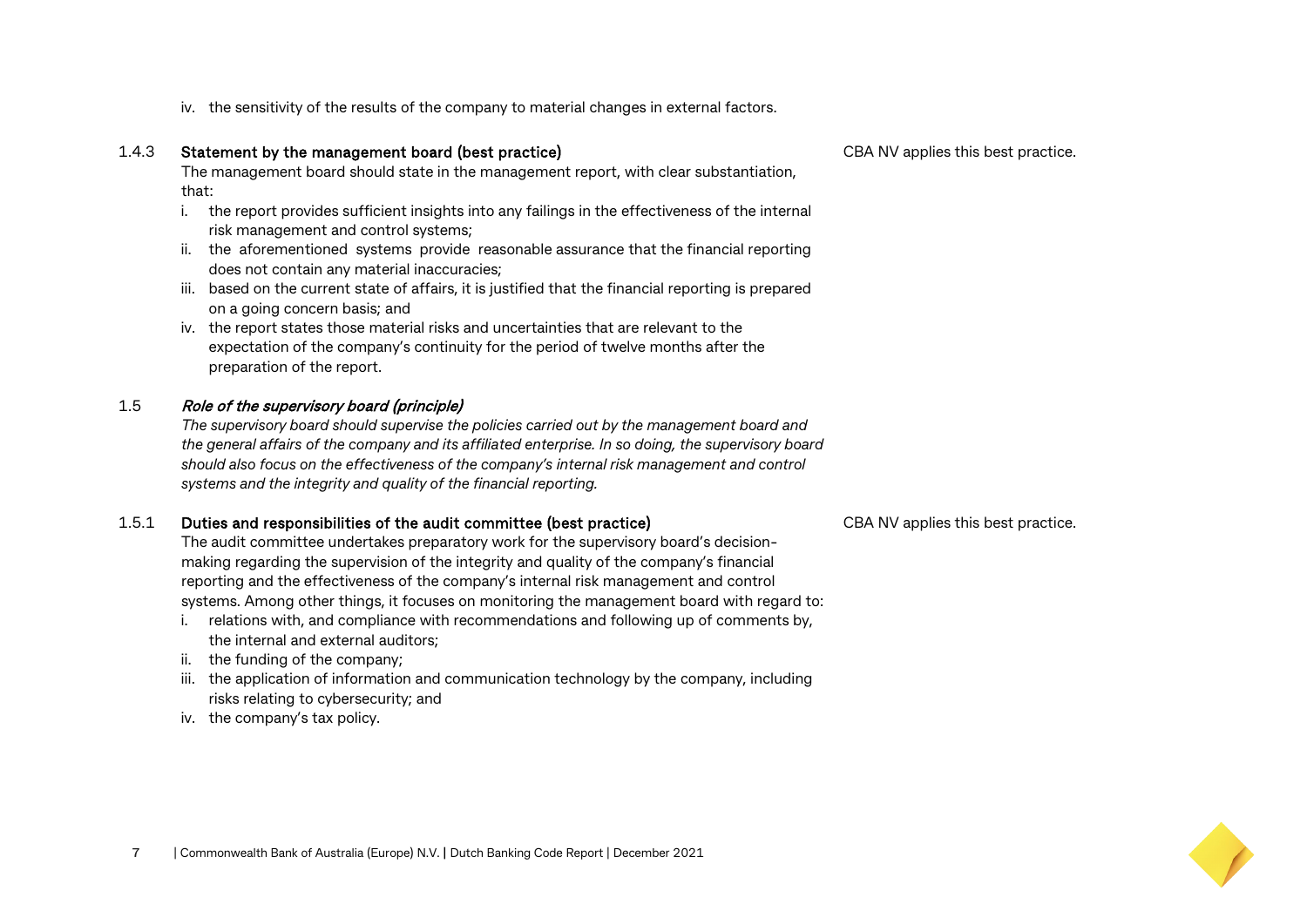|       | The chief financial officer, the internal auditor and the external auditor should attend the audit<br>committee meetings, unless the audit committee determines otherwise. The audit committee<br>should decide whether and, if so, when the chairman of the management board should attend<br>its meetings.                                                                                                       |                                    |
|-------|--------------------------------------------------------------------------------------------------------------------------------------------------------------------------------------------------------------------------------------------------------------------------------------------------------------------------------------------------------------------------------------------------------------------|------------------------------------|
| 1.5.3 | Audit committee report (best practice)<br>The audit committee should report to the supervisory board on its deliberations and findings.<br>This report must, at least, include the following information:<br>the methods used to assess the effectiveness of the design and operation of the internal<br>risk management and control systems referred to in best practice provisions 1.2.1 to<br>1.2.3, inclusive; | CBA NV applies this best practice. |
|       | the methods used to assess the effectiveness of the internal and external audit processes;<br>ii.<br>iii.<br>material considerations regarding financial reporting;<br>the way material risks and uncertainties referred to in best practice provision 1.4.3 have<br>iv.<br>been analysed and discussed, along with a description of the most important findings of<br>the audit committee.                        |                                    |
| 1.5.4 | Supervisory board (best practice)<br>The supervisory board should discuss the items reported on by the audit committee as per of<br>best practice provision 1.5.3.                                                                                                                                                                                                                                                 | CBA NV applies this best practice. |
| 1.6   | Appointment and assessment of the functioning of the external auditor (principle)<br>The supervisory board should submit the nomination for the appointment of the external auditor<br>to the general meeting, and should supervise the external auditor's functioning.                                                                                                                                            |                                    |

1.5.2 Attendance of the management board, internal auditor and external auditor at audit

#### 1.6.1 Functioning and appointment (best practice)

committee consultations (best practice)

The audit committee should report annually to the supervisory board on the functioning of, and the developments in, the relationship with the external auditor. The audit committee should advise the supervisory board regarding the external auditor's nomination for appointment/ reappointment or dismissal and should prepare the selection of the external auditor. The audit committee should give due consideration to the management board's observations during the aforementioned work. Also on this basis, the supervisory board should determine its nomination for the appointment of the external auditor to the general meeting.

CBA NV applies this best practice.

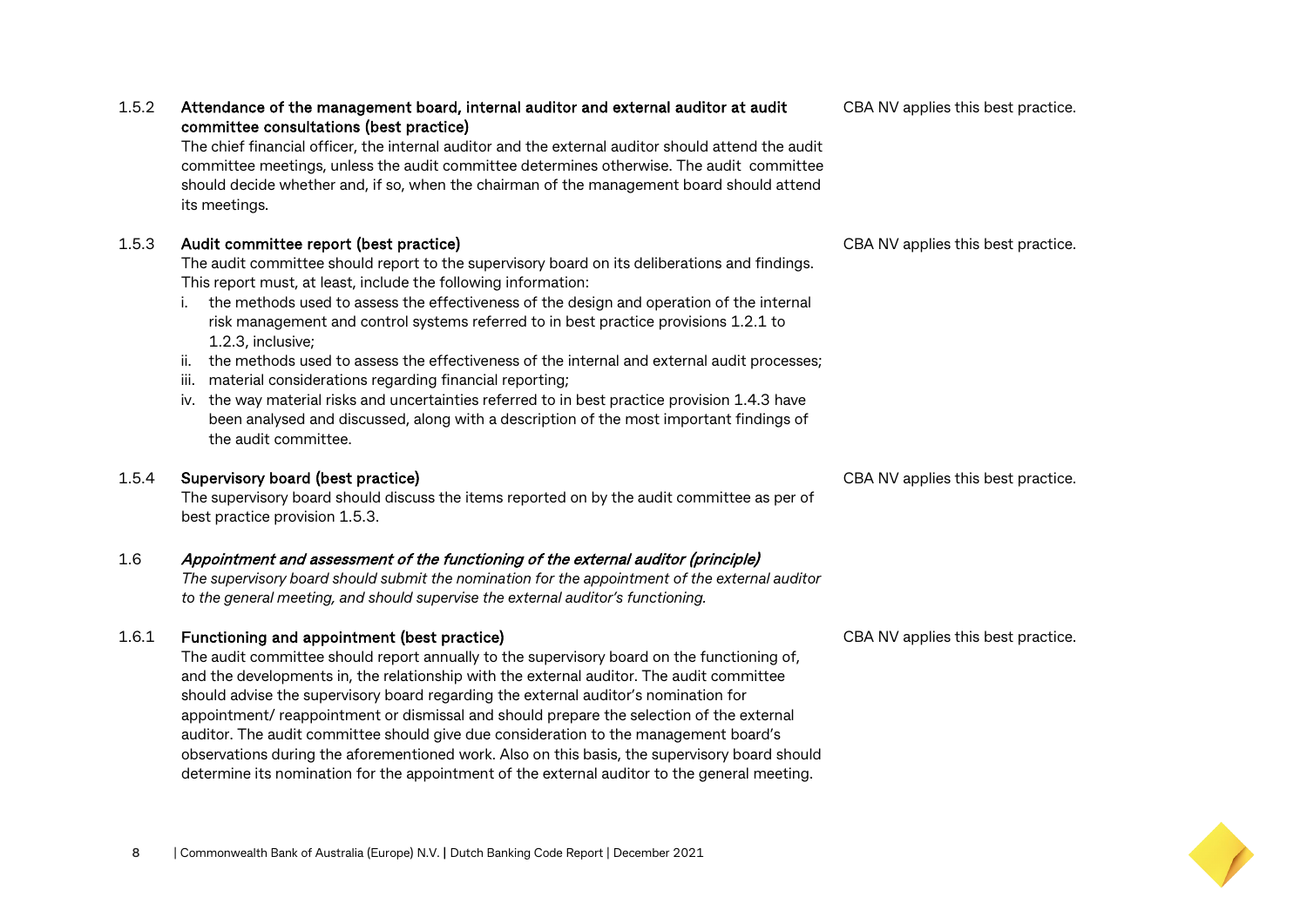#### 1.6.2 Informing the external auditor about their functioning (best practice)

The supervisory board should give the external auditor a general idea of the content of the reports relating to their functioning.

#### 1.6.3 Engagement (best practice)

The audit committee should submit a proposal to the supervisory board for the external auditor's engagement to audit the financial statements. The management board should play a facilitating role in this process. In formulating the terms of engagement, attention should be paid to the scope of the audit, the materiality to be used and remuneration for the audit. The supervisory board should resolve on the engagement.

#### 1.6.4 Accountability (best practice)

The main conclusions of the supervisory board regarding the external auditor's nomination and the outcomes of the external auditor selection process should be communicated to the general meeting.

#### 1.6.5 Departure of the external auditor (best practice)

The company should publish a press release in the event of the early termination of the relationship with the external audit firm. The press release should explain the reasons for this early termination.

#### 1.7 Performance of the external auditor's work (principle)

*The audit committee and the external auditor should discuss the audit plan and the findings of the external auditor based on the work the external auditor has undertaken. The management board and the supervisory board should maintain regular contact with the external auditor.*

#### 1.7.1 Provision of information to the external auditor (best practice)

The management board should ensure that the external auditor will receive all information that is necessary for the performance of his work in a timely fashion. The management board should give the external auditor the opportunity to respond to the information that has been provided.

CBA NV applies this best practice.

CBA NV applies this best practice.

CBA NV is compliant with this best practise. The General Meeting appoints the external auditor.

CBA NV may apply this best practice in the event of an early termination.

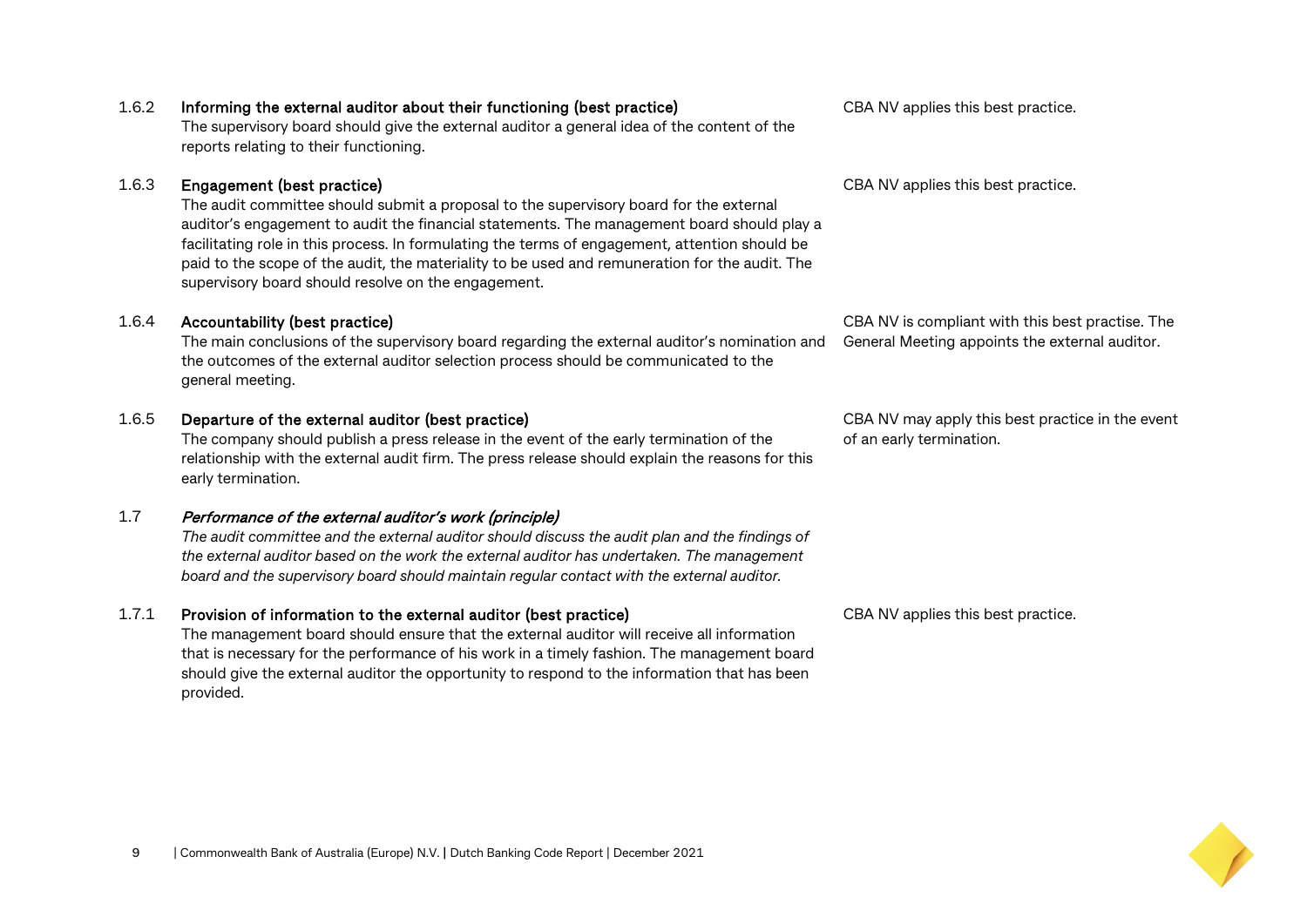| 1.7.2 | Audit plan and external auditor's findings (best practice)<br>The external auditor should discuss the draft audit plan with the management board before<br>presenting it to the audit committee. The audit committee should annually discuss with the<br>external auditor:<br>the scope and materiality of the audit plan and the principal risks of the annual reporting<br>identified by the external auditor in the audit plan; and<br>based also on the documents from which the audit plan was developed, the findings and<br>ii.<br>outcomes of the audit work on the financial statements and the management letter. | CBA NV applies this best practice. |
|-------|-----------------------------------------------------------------------------------------------------------------------------------------------------------------------------------------------------------------------------------------------------------------------------------------------------------------------------------------------------------------------------------------------------------------------------------------------------------------------------------------------------------------------------------------------------------------------------------------------------------------------------|------------------------------------|
| 1.7.3 | Publication of financial reports (best practice)<br>The audit committee should determine whether and, if so, how the external auditor should be<br>involved in the content and publication of financial reports other than the financial statements.                                                                                                                                                                                                                                                                                                                                                                        | CBA NV applies this best practice. |
| 1.7.4 | Consultations with the external auditor outside the management board's presence (best CBANV applies this best practice.<br>practice)<br>The audit committee should meet with the external auditor as often as it considers necessary,<br>but at least once per year, outside the presence of the management board.                                                                                                                                                                                                                                                                                                          |                                    |
| 1.7.5 | Examination of discussion points arising between the external auditor and the<br>management board (best practice)<br>The supervisory board should be permitted to examine the most important points of<br>discussion arising between the external auditor and the management board based on the draft<br>management letter or the draft audit report.                                                                                                                                                                                                                                                                       | CBA NV applies this best practice. |
| 1.7.6 | External auditor's attendance of supervisory board meetings (best practice)<br>The external auditor should in any event attend the meeting of the supervisory board at which<br>the report of the external auditor on the audit of the financial statements is discussed.                                                                                                                                                                                                                                                                                                                                                   | CBA NV applies this best practice. |

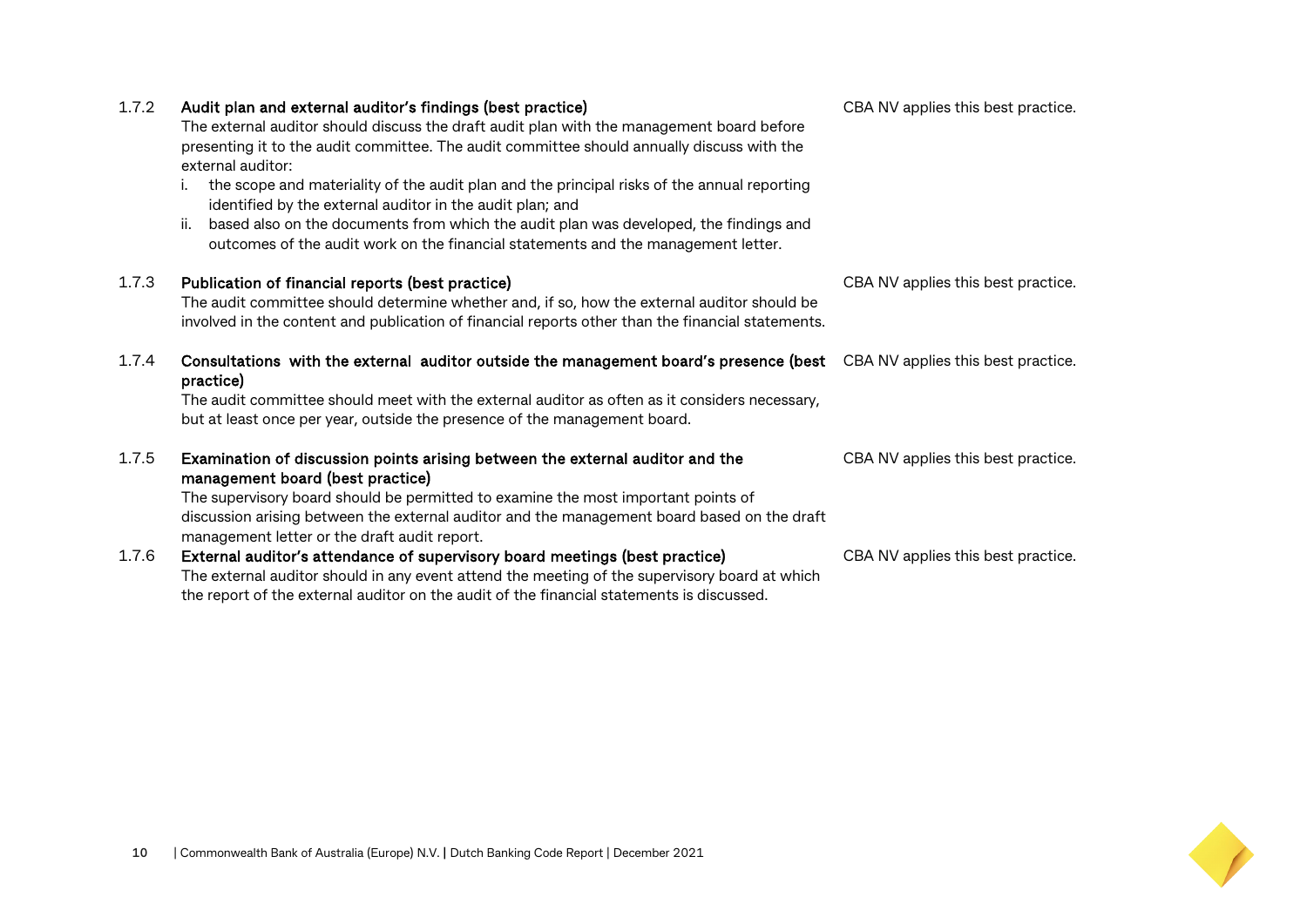#### CHAPTER 2: EFFECTIVE MANAGEMENT AND SUPERVISION

No. Principle or best practice Compliant or explanation  $\sim$  Compliant or explanation

#### 2.1 Composition and size (principle)

*The management board and the supervisory board should be composed such that the requisite expertise, background, competencies and – as regards the supervisory board – independence are present for them to carry out their duties properly. The size of these two bodies reflects these requirements.*

#### 2.1.1 Profile (best practice)

The supervisory board should prepare a profile, taking account of the nature and the activities of the enterprise affiliated with the company. The profile should address:

- i. the desired expertise and background of the supervisory board members;
- ii. the desired diverse composition of the supervisory board, referred to in best practice provision 2.1.5;
- iii. the size of the supervisory board; and
- iv. the independence of the supervisory board members. The profile should be posted on the company's website.

#### 2.1.2 Personal information (best practice)

The following information about each supervisory board member should be included in the report of the supervisory board:

- i. gender;
- ii. age;
- iii. nationality;
- iv. principal position;
- v. other positions, in so far as they are relevant to the performance of the duties of the supervisory board member;
- vi. date of initial appointment; and
- vii. current term of office.

CBA NV intends to comply with this best practice by publishing this information on its website. The website was under construction during financial year 2021, but is live per the date of this report. The content will be enhanced further to include this information during financial year 2022.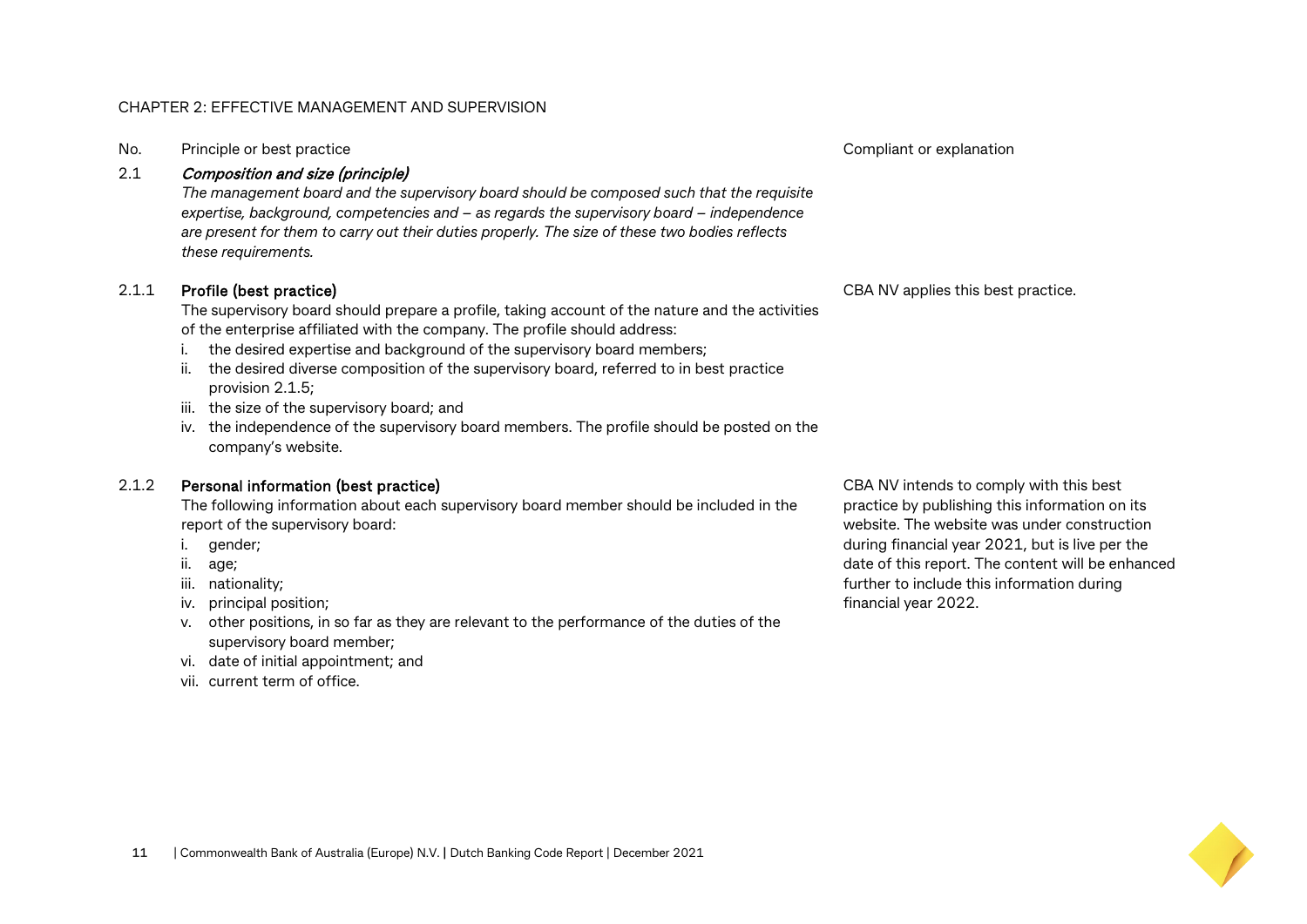#### 2.1.3 Executive committee

If the management board works with an executive committee, the management board should take account of the checks and balances that are part of the two-tier system. This means, among other things, that the management board's expertise and responsibilities are safeguarded and the supervisory board is informed adequately. The supervisory board should supervise this whilst paying specific attention to the dynamics and the relationship between the management board and the executive committee. In the management report, account should be rendered of:

- i. the choice to work with an executive committee;
- ii. the role, duty and composition of the executive committee; and
- iii. how the contacts between the supervisory board and the executive committee have been given shape.

#### 2.1.4 Expertise (best practice)

Each supervisory board member and each management board member should have the specific expertise required for the fulfilment of his duties. Each supervisory board member should be capable of assessing the broad outline of the overall management.

#### 2.1.5 Diversity policy (best practice)

The supervisory board should draw up a diversity policy for the composition of the management board, the supervisory board and, if applicable, the executive committee. The policy should address the concrete targets relating to diversity and the diversity aspects relevant to the company, such as nationality, age, gender, and education and work background.

CBA NV applies this best practice by incorporating the diversity requirement in the charters of the Management Board and Supervisory Board. The Bank aims to have a well-balanced composition of its boards, in accordance with the requirements of the proposed 'Wet Bestuur en Toezicht'.



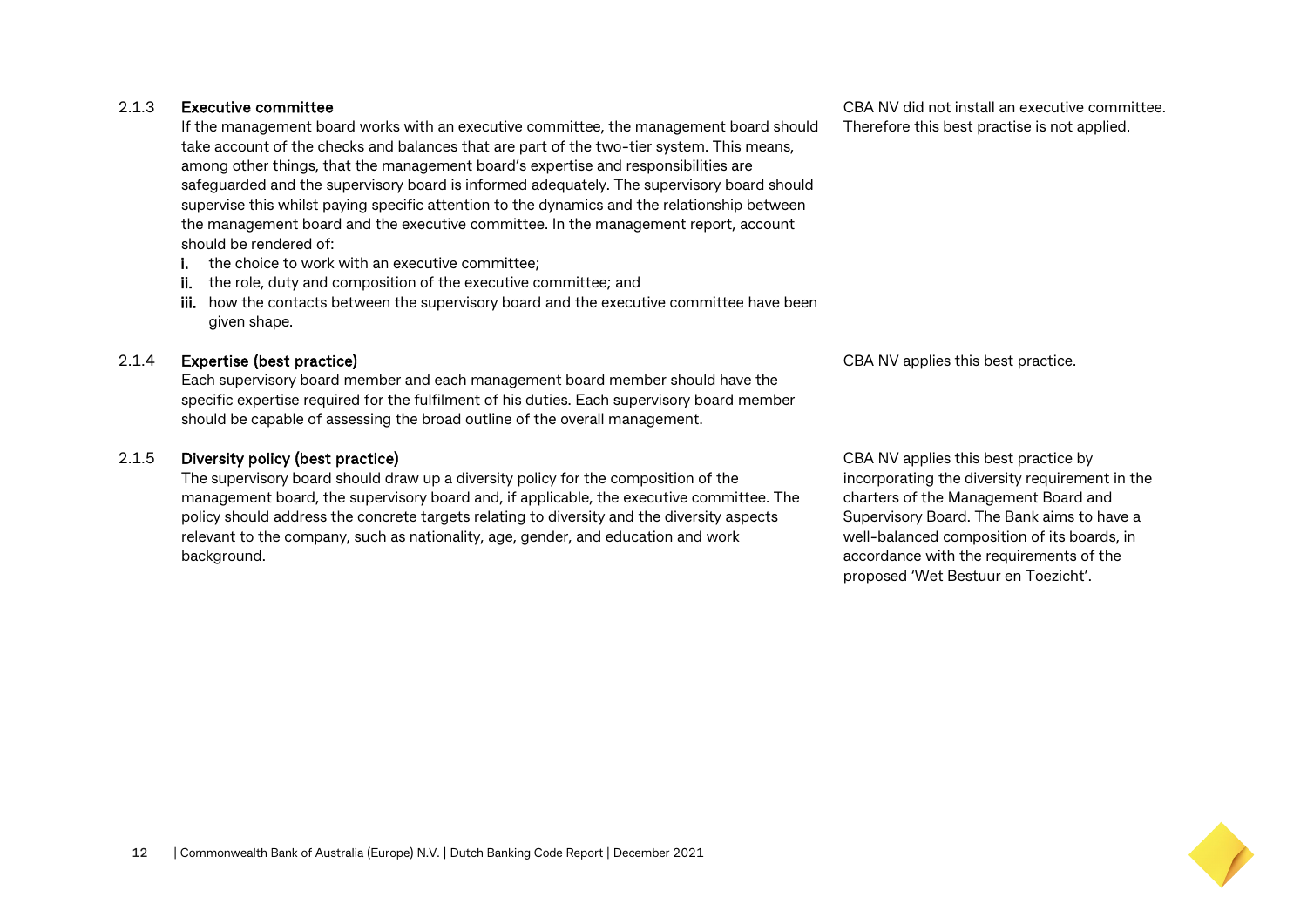#### 2.1.6 Accountability about diversity (best practice)

The corporate governance statement should explain the diversity policy and the way that it is implemented in practice, addressing:

- i. the policy objectives;
- ii. how the policy has been implemented; and.
- iii. the results of the policy in the past financial year.

If the composition of the management board and the supervisory board diverges from the targets stipulated in the company's diversity policy and/or the statutory target for the male/female ratio, if and to the extent that this is provided under or pursuant to the law, the current state of affairs should be outlined in the corporate governance statement, along with an explanation as to which measures are being taken to attain the intended target, and by when this is likely to be achieved.

2.1.7 Independence of the supervisory board (best practice)

The composition of the supervisory board is such that the members are able to operate independently and critically vis-à- vis one another, the management board, and any particular interests involved. In order to safeguard its independence, the supervisory board is composed in accordance with the following criteria:

- i. any one of the criteria referred to in best practice provision 2.1.8, sections i. to v. inclusive should be applicable to at most one supervisory board member;
- ii. the total number of supervisory board members to whom the criteria referred to in best practice provision 2.1.8 are applicable should account for less than half of the total number of supervisory board members; and
- iii. for each shareholder, or Group of affiliated shareholders, who directly or indirectly hold more than ten percent of the shares in the company, there is at most one supervisory board member who can be considered to be affiliated with or representing them as stipulated in best practice provision 2.1.8, sections vi. and vii.

#### 2.1.8 Independence of supervisory board members (best practice)

A supervisory board member is not independent if they or their spouse, registered partner or life companion, foster child or relative by blood or marriage up to the second degree:

The Management Board meets the minimum 30% female representation, as proposed by 'Wet Bestuur en Toezicht'. The composition of the Supervisory Board currently does not meet the minimum 30% female representation as proposed by 'Wet Bestuur en Toezicht'. The current Supervisory Board members have been selected based on the best fit in terms of representation of the Bank's shareholders and technical expertise, as required by the Bank's statutory requirements, during this start-up phase of the Bank in the Netherlands. It is the intention of the Supervisory Board, as incorporated in its charter, to achieve a more balanced composition in line with the 'Wet Bestuur en Toezicht' when current Supervisory Board members are succeeded.

CBA NV applies this best practice. CBA NV also take into consideration the independence requirements of the joint ESMA and EBA guidelines.

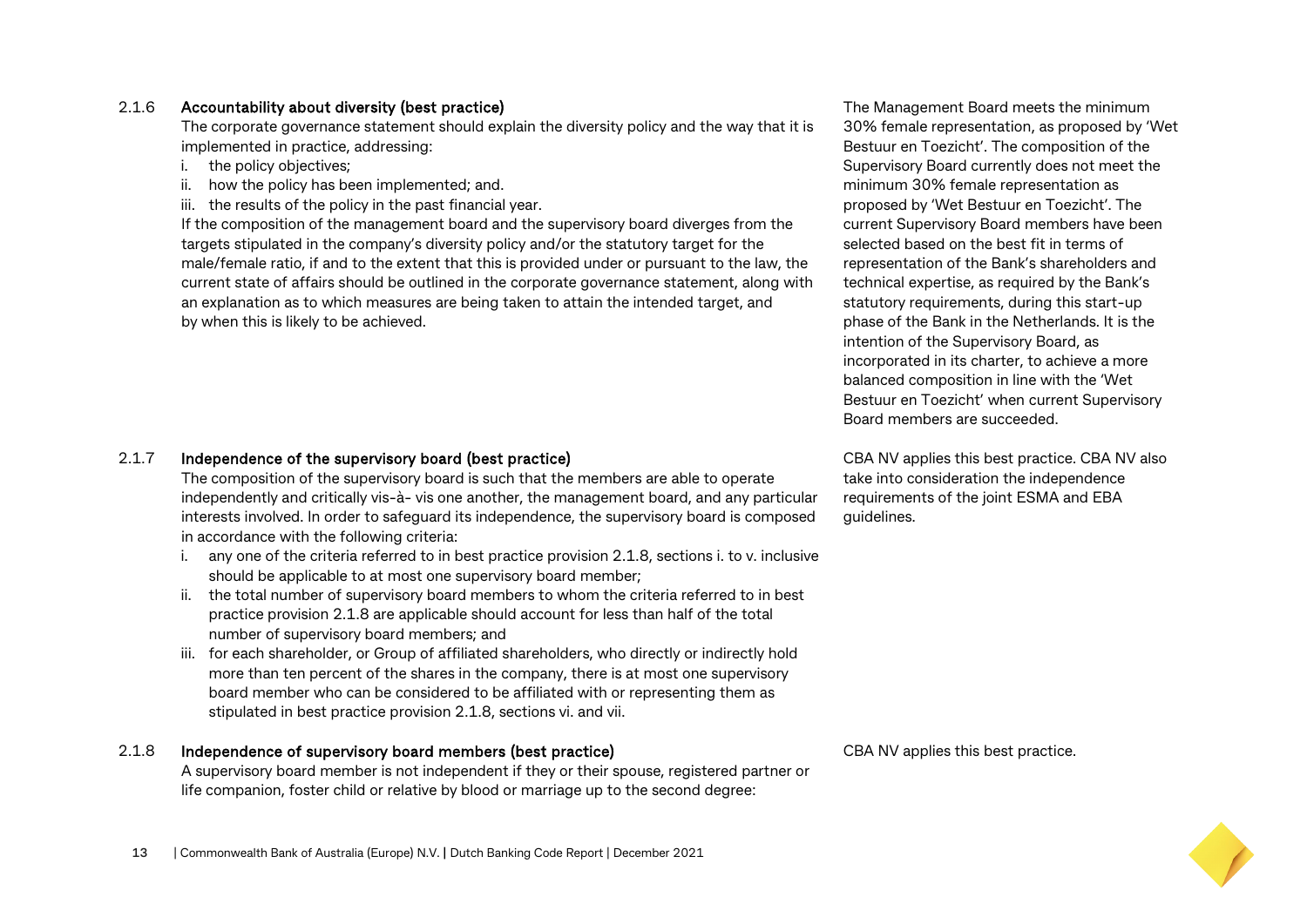- i. has been an employee or member of the management board of the company (including associated companies as referred to in Section 5:48 of the Financial Supervision Act (Wet op het financieel toezicht/Wft)) in the five years prior to the appointment;
- ii. receives personal financial compensation from the company, or a company associated with it, other than the compensation received for the work performed as a supervisory board member and in so far as this is not in keeping with the normal course of business;
- iii. has had an important business relationship with the company or a company associated with it in the year prior to the appointment. This includes in any event the case where the supervisory board member, or the firm of which he is a shareholder, partner, associate or adviser, has acted as adviser to the company (consultant, external auditor, civil notary or lawyer) and the case where the supervisory board member is a management board member or an employee of a bank with which the company has a lasting and significant relationship;
- iv. is a member of the management board of a company in which a member of the management board of the company which he supervises is a supervisory board member;
- v. has temporarily performed management duties during the previous twelve months in the absence or incapacity of management board members;
- vi. has a shareholding in the company of at least ten percent, taking into account the shareholding of natural persons or legal entities cooperating with him or her on the basis of an express or tacit, verbal or written agreement;
- vii. is a member of the management board or supervisory board or is a representative in some other way – of a legal entity which holds at least ten percent of the shares in the company, unless the entity is a group company.

#### 2.1.9 Independence of the chairman of the supervisory board (best practice) The chairman of the supervisory board should not be a former member of the management

board of the company and should be independent within the meaning of best practice provision 2.1.8.

#### 2.1.10 Accountability regarding supervisory board member independence (best practice)

The report of the supervisory board should state that, in the opinion of the supervisory board, the independence requirements referred to in best practice provisions 2.1.7 to 2.1.9 inclusive have been fulfilled and, if applicable, should also state which supervisory board member(s), if any, it does not consider to be independent.

CBA NV applies this best practice.

CBA NV applies this best practice by taking into consideration the independence requirements of the joint ESMA and EBA guidelines. In the report in the Annual Accounts it is mentioned who the independent members are.

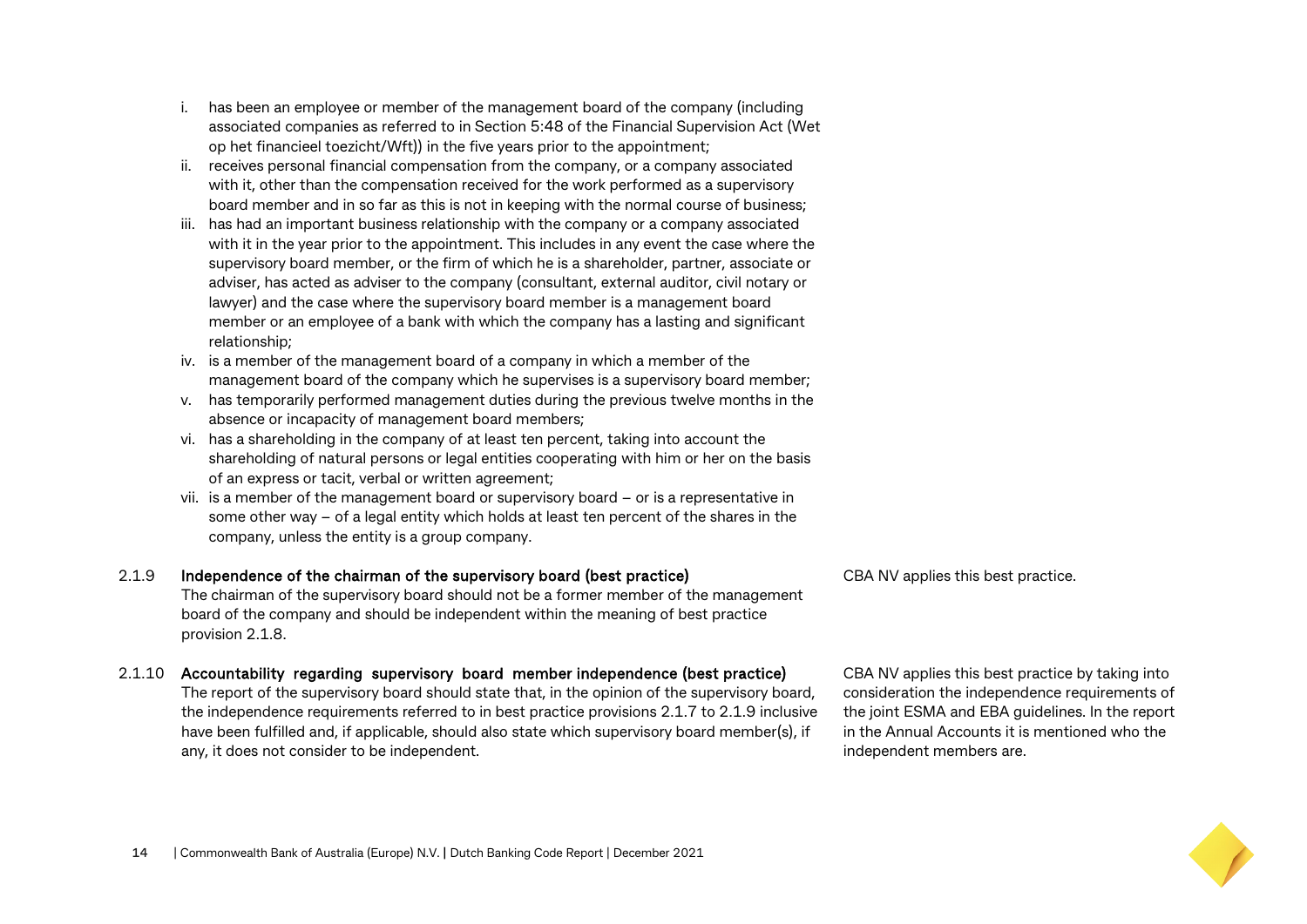#### 2.2 Appointment, succession and evaluation (principle)

*The supervisory board should ensure that a formal and transparent procedure is in place for the*  appointment and reappointment of management board and supervisory board members, as well *as a sound plan for the succession of management board and supervisory board members, with due regard to the diversity policy. The functioning of the management board and the supervisory board as a collective and the functioning of individual members should be evaluated on a regular basis.*

- 2.2.1 Appointment and reappointment periods management board members (best practice) A management board member is appointed for a maximum period of four years. A member may be reappointed for a term of not more than four years at a time, which reappointment should be prepared in a timely fashion. The diversity objectives from best practice provision 2.1.5 should be considered in the preparation of the appointment or reappointment.
- 2.2.2 Appointment and reappointment periods supervisory board members (best practice) A supervisory board member is appointed for a period of four years and may then be reappointed once for another four-year period. The supervisory board member may then subsequently be reappointed again for a period of two years, which appointment may be extended by at most two years. In the event of a reappointment after an eight-year perio reasons should be given in the report of the supervisory board. In any appointment or reappointment, the profile referred to in best practice provision 2.1.1 should be observed.

#### 2.2.3 Early retirement (best practice)

A member of the supervisory board or the management board should retire early in the e of inadequate functioning, structural incompatibility of interests, and in other instances in which this is deemed necessary by the supervisory board. In the event of the early retirem of a member of the management board or the supervisory board, the company should issue a press release mentioning the reasons for the departure.

#### 2.2.4 Succession (best practice)

The supervisory board should ensure that the company has a sound plan in place for the succession of management board and supervisory board members that is aimed at retaining the balance in the requisite expertise, experience and diversity. Due regard should be given to the profile referred to in best practice provision 2.1.1 in drawing up the plan for supervisory board members. The supervisory board should also draw up a retirement schedule in order to avoid, as much as possible, supervisory board members retiring simultaneously. The retirement schedule should be published on the company's website.

| d,         |                                    |
|------------|------------------------------------|
| ı.         |                                    |
|            | CBA NV applies this best practice. |
| vent       |                                    |
| n          |                                    |
| nent       |                                    |
| . <b>.</b> |                                    |

CBA NV applies this best practice.

CBA NV applies this best practice.

CBA NV applies this best practice. The retirement schedule is on the Supervisory Board's agenda for financial year 2022, taking into consideration that the Bank has just started its operations.

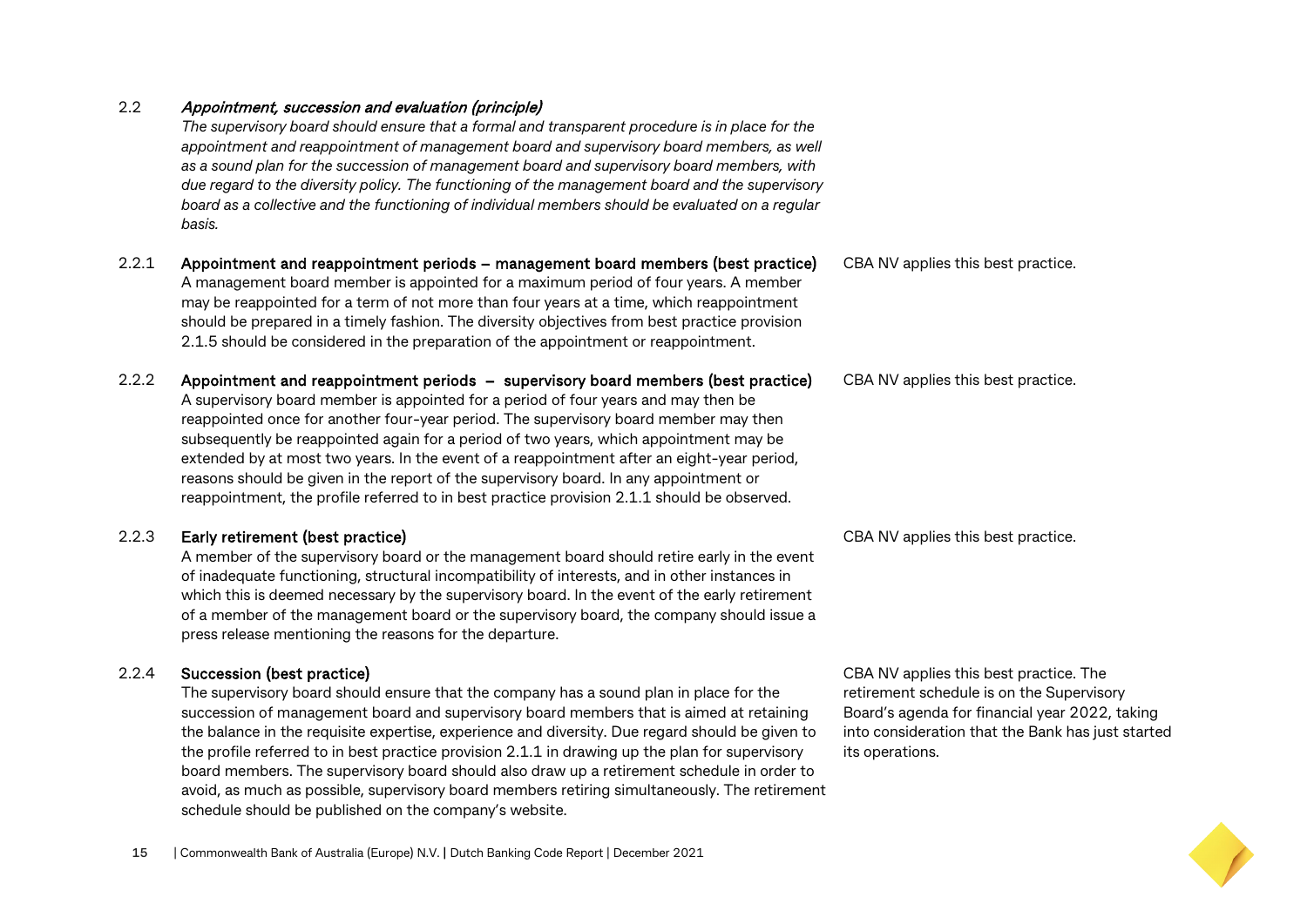#### 2.2.5 Duties of the selection and appointment committee

The selection and appointment committee should prepare the supervisory board's decisionmaking and report to the supervisory board on its deliberations and findings. The selection and appointment committee should in any event focus on:

- i. drawing up selection criteria and appointment procedures for management board members and supervisory board members;
- ii. periodically assessing the size and composition of the management board and the supervisory board, and making a proposal for a composition profile of the supervisory board;
- iii. periodically assessing the functioning of individual management board members and supervisory board members, and reporting on this to the supervisory board;iv. drawing up a plan for the succession of management board members and supervisory board members;v. making proposals for appointments and reappointments; andvi. supervising the policy of the management board regarding the selection criteria and appointment procedures for senior management.

#### 2.2.6 Evaluation by the supervisory board (best practice)

At least once per year, outside the presence of the management board, the supervisory board should evaluate its own functioning, the functioning of the various committees of the supervisory board and that of the individual supervisory board members, and should discuss the conclusions that are attached to the evaluation. In doing so, attention should be paid to:

- i. substantive aspects, the mutual interaction and the interaction with the management board;
- ii. events that occurred in practice from which lessons may be learned; and
- iii. the desired profile, composition, competencies and expertise of the supervisory board.

#### 2.2.7 Evaluation of the management board (best practice)

At least once per year, outside the presence of the management board, the supervisory board should evaluate both the functioning of the management board as a whole and that of the individual management board members, and should discuss the conclusions that must be attached to the evaluation, such also in light of the succession of management board members. At least once annually, the management board, too, should evaluate its own functioning as a whole and that of the individual management board members.

CBA NV applies this best practice.

CBA NV applies this best practice.

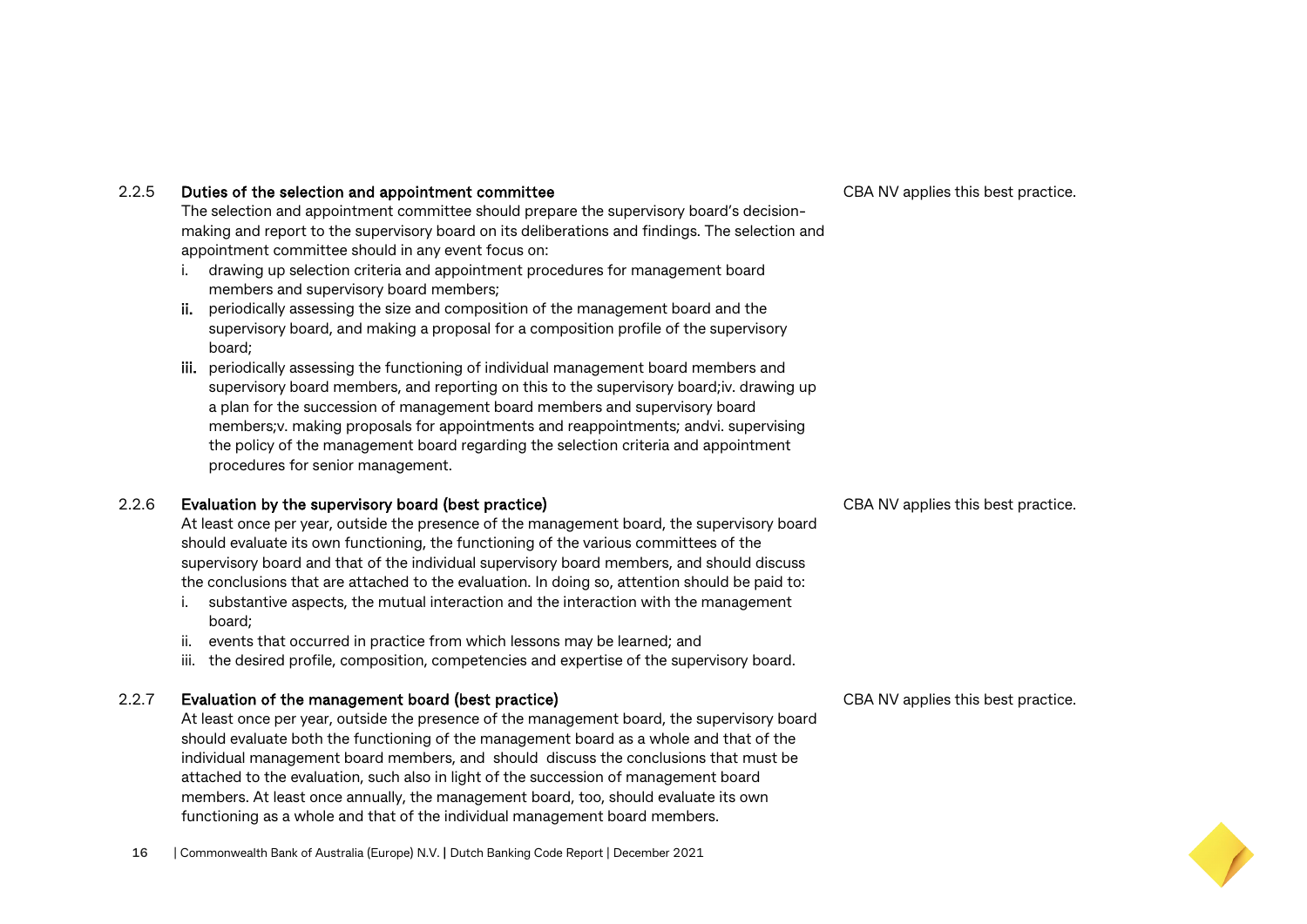#### 2.2.8 Evaluation accountability (best practice)

The supervisory board's report should state:

- i. how the evaluation of the supervisory board, the various committees and the individual supervisory board members has been carried out;
- ii. how the evaluation of the management board and the individual management board members has been carried out; and
- iii. what has been or will be done with the conclusions from the evaluations.
- 2.3 Organisation of the supervisory board and reports (principle) *The supervisory board should ensure that it functions effectively. The supervisory board should establish committees to prepare the supervisory board's decision-making. The foregoing does not affect the responsibility of the supervisory board as an organ and of the individual members of the supervisory board for obtaining information and forming an independent opinion.*

#### 2.3.1 Supervisory board's terms of reference (best practice)

The division of duties within the supervisory board and the procedure of the supervisory board should be laid down in terms of reference. The supervisory board's terms of reference should include a paragraph dealing with its relations with the management board, the general meeting, the employee participation body (if any) and the executive committee (if any). The terms of reference should be posted on the company's website.

#### 2.3.2 Establishment of committees (best practice)

If the supervisory board consists of more than four members, it should appoint from among its members an audit committee, a remuneration committee and a selection and appointment committee. Without prejudice to the collegiate responsibility of the supervisory board, the duty of these committees is to prepare the decision-making of the supervisory board. If the supervisory board decides not to establish an audit committee, a remuneration committee or a selection and appointment committee, the best practice provisions applicable to such committee(s) should apply to the entire supervisory board.

CBA NV applies this best practice.

CBA NV applies this best practice.

CBA NV applies this best practice. The Supervisory Board did install two committees: (i) the Risk and Audit Committee and (ii) the Nomination and Remuneration Committee.

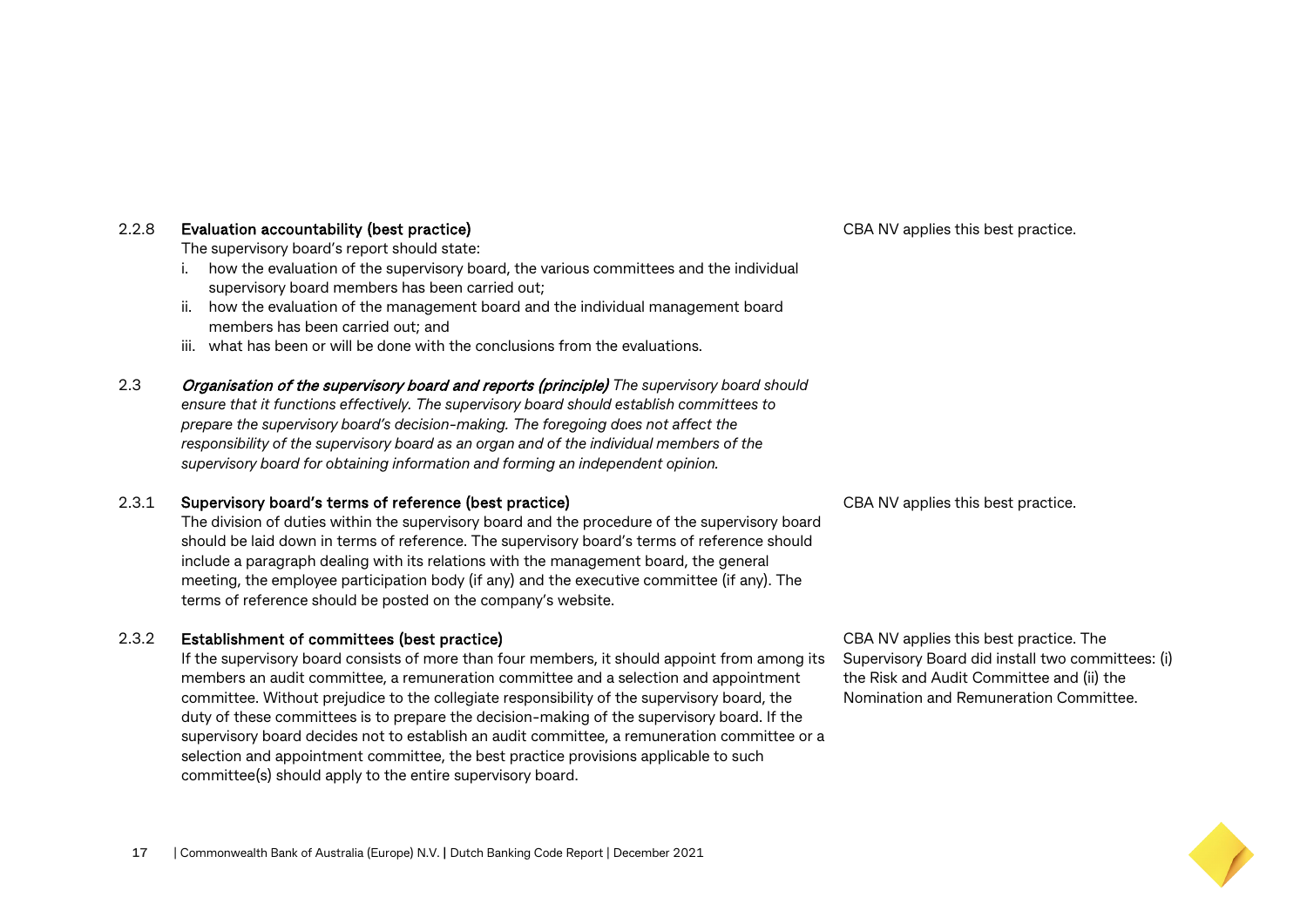#### 2.3.3 Committees' terms of reference (best practice)

The supervisory board should draw up terms of reference for the audit committee, the remuneration committee and the selection and appointment committee. The terms of reference should indicate the role and responsibility of the committee concerned, its composition and the manner in which it discharges its duties. The terms of reference should be posted on the company's website.

#### 2.3.4 Composition of the committees (best practice)

The audit committee or the remuneration committee should not be chaired by the chairman of the supervisory board or by a former member of the management board of the company. More than half of the members of the committees should be independent within the meaning of best practice provision 2.1.8.

#### CBA NV applies this best practice.

The Supervisory Board and the Nomination and Remuneration Committee have the same independent member as chair. The Risk and Audit Committee is chaired by an independent member that is not the chair of the Supervisory Board.

The Supervisory Board and its two subcommittees are each composed of 4 members, of which two are independent. The chair of the Supervisory Board has a decisive vote in the event of a tie.

The Supervisory Board and the sub-committees are able to act independently.

CBA NV applies this best practice.

#### 2.3.5 Committee reports (best practice)

The supervisory board should receive from each of the committees a report of their deliberations and findings. In the report of the supervisory board it should comment on how the duties of the committees were carried out in the financial year. In this report, the composition of the committees, the number of committee meetings and the main items discussed at the meetings should be mentioned.

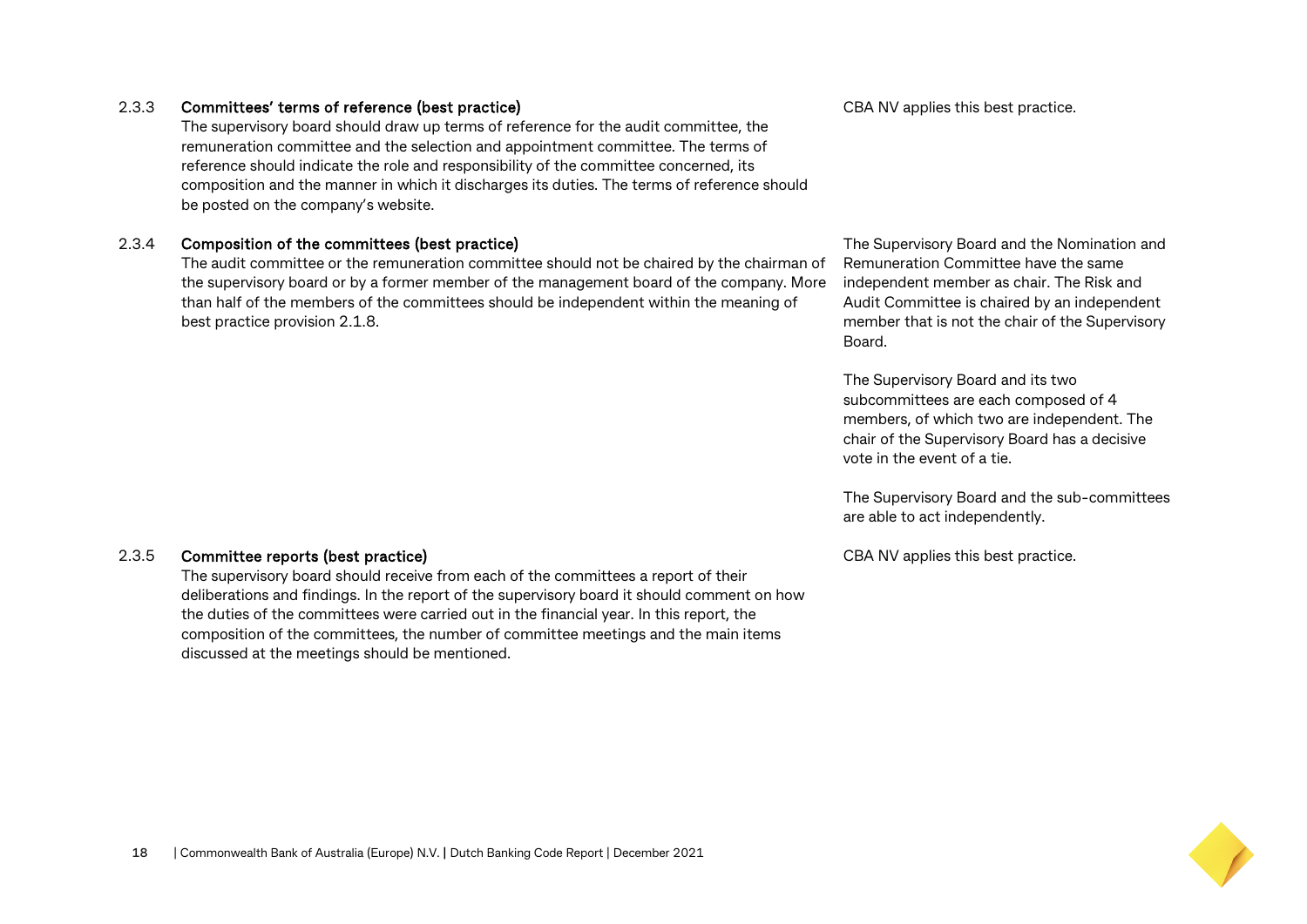CBA NV applies this best practice.

#### 2.3.6 Chairman of the supervisory board

The chairman of the supervisory board should in any case ensure that:

- i. the supervisory board has proper contact with the management board, the employee participation body (if any) and the general meeting;
- ii. the supervisory board elects a vice-chairman;
- iii. there is sufficient time for deliberation and decision-making by the supervisory board;
- iv. the supervisory board members receive all information that is necessary for the proper performance of their duties in a timely fashion;
- v. the supervisory board and its committees function properly;
- vi. the functioning of individual management board members and supervisory board members is assessed at least annually;
- vii. the supervisory board members and management board members follow their induction programme;
- viii. the supervisory board members and management board members follow their education or training programme;
- ix. the management board performs activities in respect of culture;
- x. the supervisory board recognises signs from the enterprise affiliated with the company and ensures that any (suspicion of) material misconduct and irregularities are reported to the supervisory board without delay;
- xi. the general meeting proceeds in an orderly and efficient manner;
- xii. effective communication with shareholders is assured; and
- xiii. the supervisory board is involved closely, and at an early stage, in any merger or

takeover processes.

The chairman of the supervisory board should consult regularly with the chairman of the management board.

#### 2.3.7 Vice-chairman of the supervisory board (best practice)

The vice-chairman of the supervisory board should deputise for the chairman when the occasion arises.

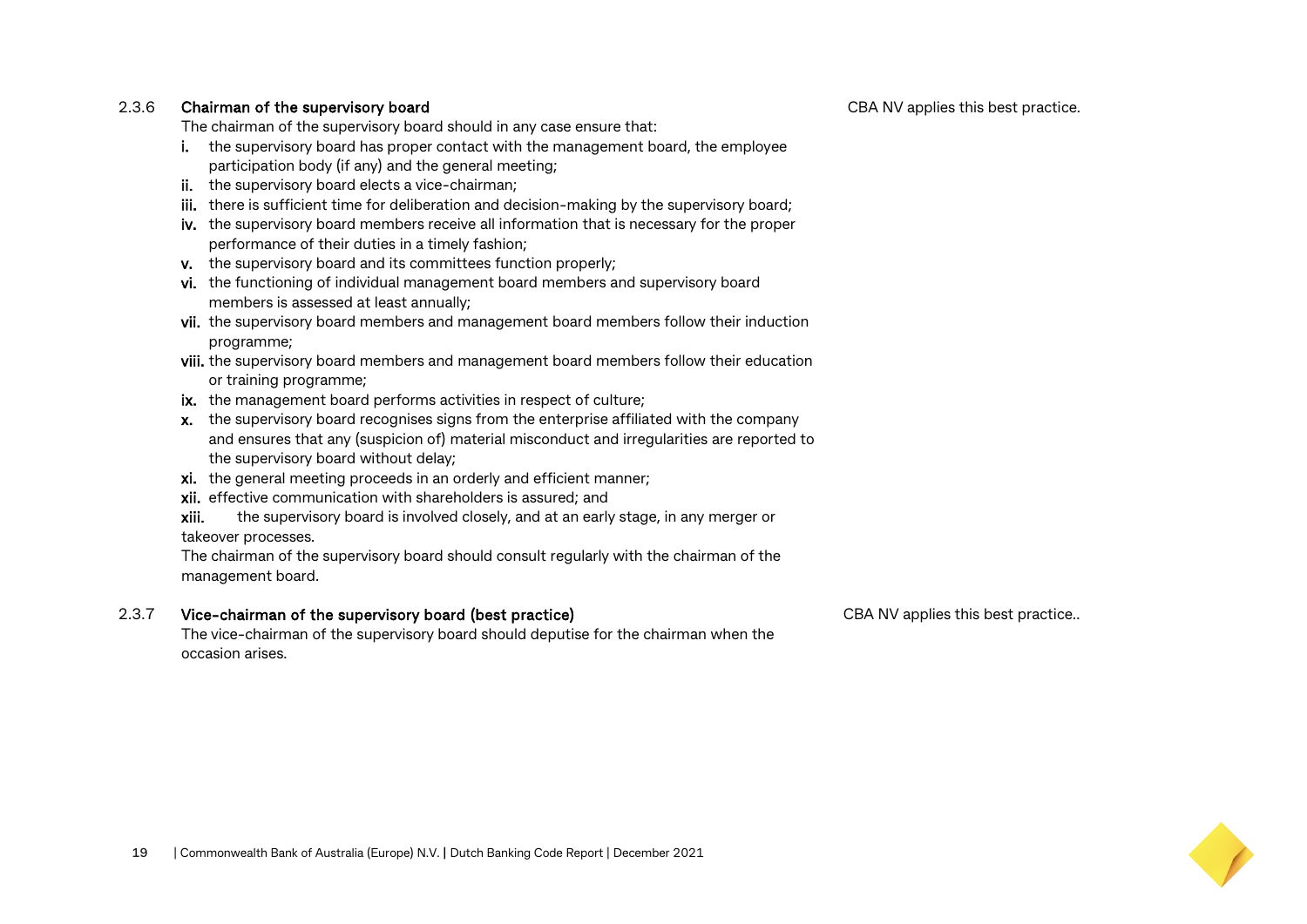#### 2.3.8 Delegated supervisory board member (best practice)

A delegated supervisory board member is a supervisory board member who has a special task. The delegation may not extend beyond the responsibilities of the supervisory board itself and may not include the management of the company. Its purpose is more intensive supervision and advice and more regular consultation with the management board. The delegation should be of a temporary nature only. The delegation may not detract from the duties and powers of the supervisory board. The delegated supervisory board member continues to be a member of the supervisory board and should report regularly on the execution of his special duty to the plenary supervisory board.

#### 2.3.9 Temporary management board function of a supervisory board member (best practice)

A supervisory board member who temporarily takes on the management of the company, where the management board members are absent or unable to fulfil their duties, should resign from the supervisory board.

#### 2.3.10 Company secretary

The supervisory board should be supported by the company secretary. The secretary:

- i. should ensure that the proper procedures are followed and that the statutory obligations and obligations under the articles of association are complied with;
- ii. should facilitate the provision of information of the management board and the supervisory board; and
- iii. should support the chairman of the supervisory board in the organisation of the affairs of the supervisory board, including the provision of information, meeting agendas, evaluations and training programmes.

The company secretary should, either on the motion of the supervisory board or otherwise, be appointed and dismissed by the management board, after the approval of the supervisory board has been obtained.

If the secretary also undertakes work for the management board and notes that the interests of the management board and the supervisory board diverge, as a result of which it is unclear which interests the secretary should represent, the secretary should report this to the chairman of the supervisory board.

#### 2.3.11 Report of the supervisory board (best practice)

The annual statements of the company include a report by the supervisory board. In this report, the supervisory board should render account of the supervision conducted in the past financial year, reporting in any event on the items referred to in best practice provisions 1.1.3,

The Annual Accounts of the Bank includes a report by the Supervisory Board, disclosing the relevant information, except for detailed information in respect of best practice 2.1.2.

CBA NV does not have any delegated supervisory board members.

On the occurrence of such event, CBA NV shall apply this best practice.

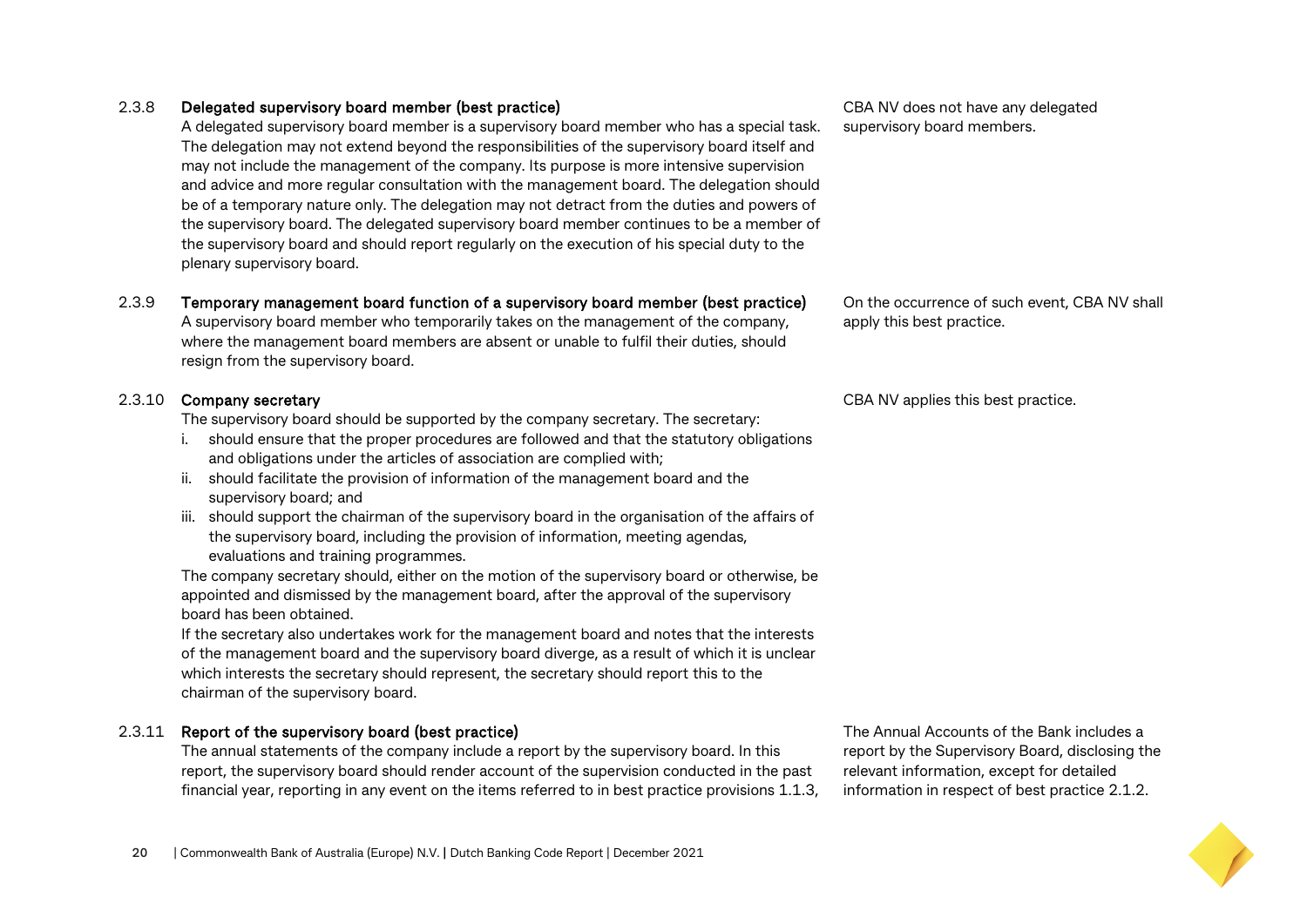2.1.2, 2.1.10, 2.2.8, 2.3.5 and 2.4.4 and, if applicable, the items referred to in best practice provisions 1.3.6 and 2.2.2.

#### 2.4 Decision-making and functioning (principle)

*The management board and the supervisory board should ensure that decisions are made in a balanced and effective manner whilst taking account of the interests of stakeholders. The management board should ensure that information is provided in a timely and sound manner. The management board and the supervisory board should keep their knowledge and skills up to date and spend sufficient time on their duties and responsibilities. They should ensure that, in performing their duties, they have the information that is required for effective decision-making.*

#### 2.4.1 Stimulating openness and accountability (best practice)

The management board and the supervisory board are each responsible for stimulating openness and accountability within the organ of which they form part, and between the different organs within the company.

#### 2.4.2 Other positions (best practice)

Management board members and supervisory board members should report any other positions they may have to the supervisory board in advance and, at least annually, the other positions should be discussed at the supervisory board meeting. The acceptance of membership of a supervisory board by a management board member requires the approval of the supervisory board.

#### 2.4.3 Point of contact for the functioning of supervisory board and management board members (best practice)

The chairman of the supervisory board should act on behalf of the supervisory board as the main contact for the management board, supervisory board members and shareholders regarding the functioning of management board members and supervisory board members. The vice-chairman should act as contact for individual supervisory board members and management board members regarding the functioning of the chairman.

CBA NV applies this best practice.

CBA NV applies this best practice..

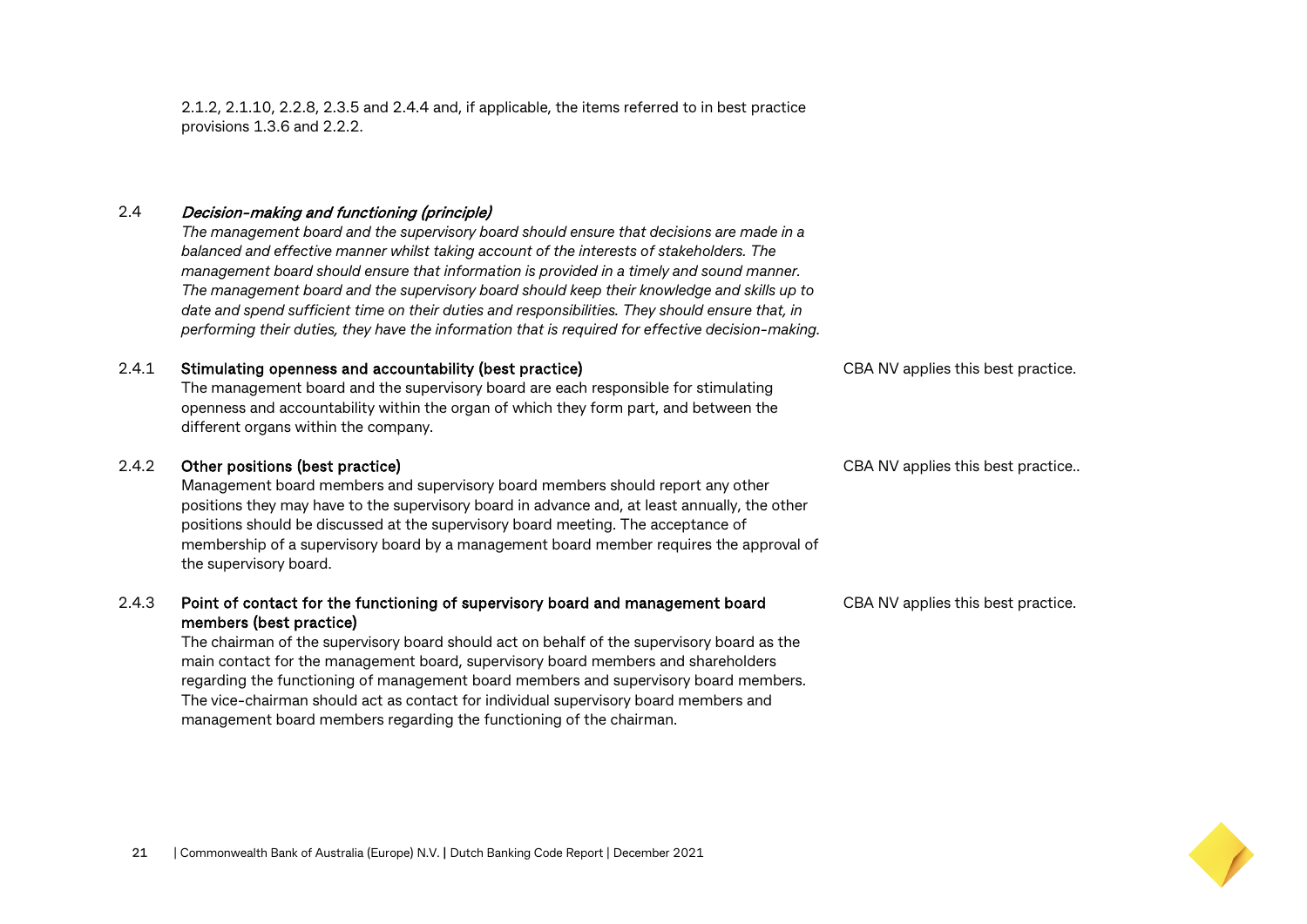### Supervisory board members should attend supervisory board meetings and the meetings of the committees of which they are a part. If supervisory board members are frequently absent from these meetings, they should be held to account on this. The report of the supervisory board should state the absenteeism rate from supervisory board and committee meetings of each supervisory board member. 2.4.5 Induction programme for supervisory board members (best practice) All supervisory board members should follow an induction programme geared to their role. The

2.4.4 Attendance at supervisory board meetings (best practice)

induction programme should in any event cover general financial, social and legal affairs, financial reporting by the company, any specific aspects that are unique to the relevant company and its business activities, the company culture and the relationship with the employee participation body (if any), and the responsibilities of a supervisory board member.

#### 2.4.6 Development (best practice)

The management board and the supervisory board should each conduct an annual review for their own organ to identify any aspects with regard to which the supervisory board members and management board members require training or education.

#### 2.4.7 Information safeguards (best practice)

The management board should ensure that internal procedures are established and maintained which safeguard that all relevant information is known to the management board and the supervisory board in a timely fashion. The supervisory board should supervise the establishment and implementation of these procedures.

#### 2.4.8 Supervisory board members' responsibility for obtaining information (best practice)

The supervisory board and each individual supervisory board member have their own responsibility for obtaining the information from the management board, the internal audit function, the external auditor and the employee participation body (if any) that the supervisory board needs in order to be able to carry out its duties as a supervisory organ properly.

#### 2.4.9 Obtaining information from officers and external parties (best practice)

If the supervisory board considers it necessary, it may obtain information from officers and external advisers of the company. The company should provide the necessary means to this end. The supervisory board may require that certain officers and external advisers attend its meetings.

CBA NV applies this best practice.

CBA NV applies this best practice.

CBA NV applies this best practice.

CBA NV applies this best practice.

CBA NV applies this best practice.

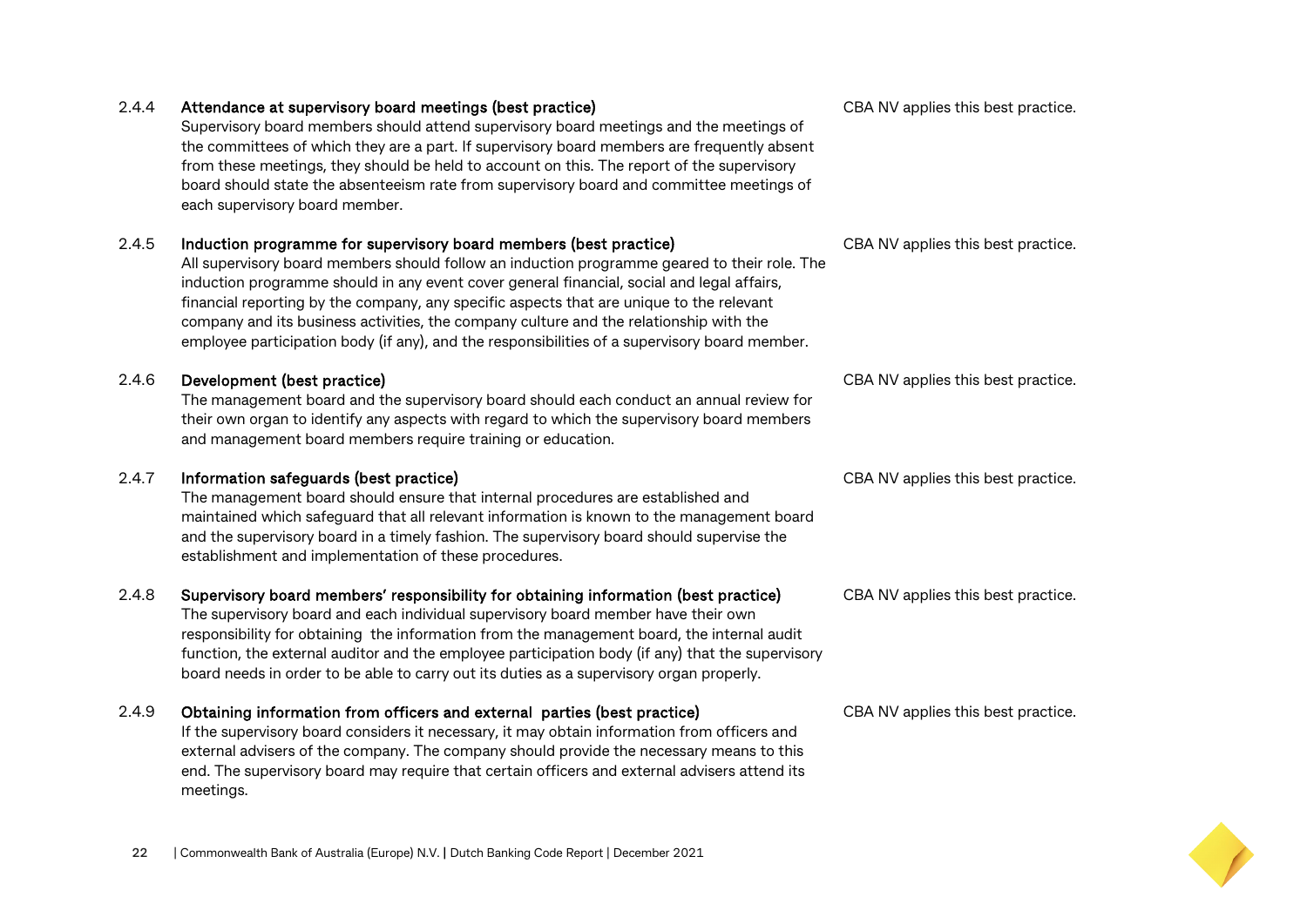#### 2.5 Culture (principle)

*The management board is responsible for creating a culture aimed at long-term value creation for the company and its affiliated enterprise. The supervisory board should supervise the activities of the management board in this regard.*

#### 2.5.1 Management board's responsibility for culture (best practice)

The management board should adopt values for the company and its affiliated enterprise that contribute to a culture focused on long- term value creation, and discuss these with the supervisory board. The management board is responsible for the incorporation and maintenance of the values within the company and its affiliated enterprise.Attention must be paid to the following, among other things:

- i. the strategy and the business model;
- ii. the environment in which the enterprise operates; and
- iii. the existing culture within the enterprise, and whether it is desirable to implement any changes in this.The management board encourages behaviour that is in keeping with the values, and propagates these values through leading by example.

#### 2.5.2 Code of Conduct (best practice)

The management board should draw up a code of conduct and monitor its effectiveness and compliance with this code, both on the part of itself and of the employees of the company. The management board should inform the supervisory board of its findings and observations relating to the effectiveness of, and compliance with, the code. The code of conduct will be published on the company's website.

#### 2.5.3 Employee participation (best practice)

If the company has established an employee participation body, the conduct and culture in the company and its affiliated enterprise should also be discussed in the consultations between the management board, the supervisory board and such employee participation body.

#### 2.5.4 Accountability regarding culture (best practice)

In the management report, the management board should explain:

- i. the values and the way in which they are incorporated in the company and its affiliate enterprise; and
- ii. the effectiveness of, and compliance with, the code of conduct.

CBA NV applies this best practice..

CBA NV applies this best practice.

CBA NV did not install an employee participation body. However, staff surveys are conducted on a regular basis and outcomes are discussed within Management Board and Supervisory Board.

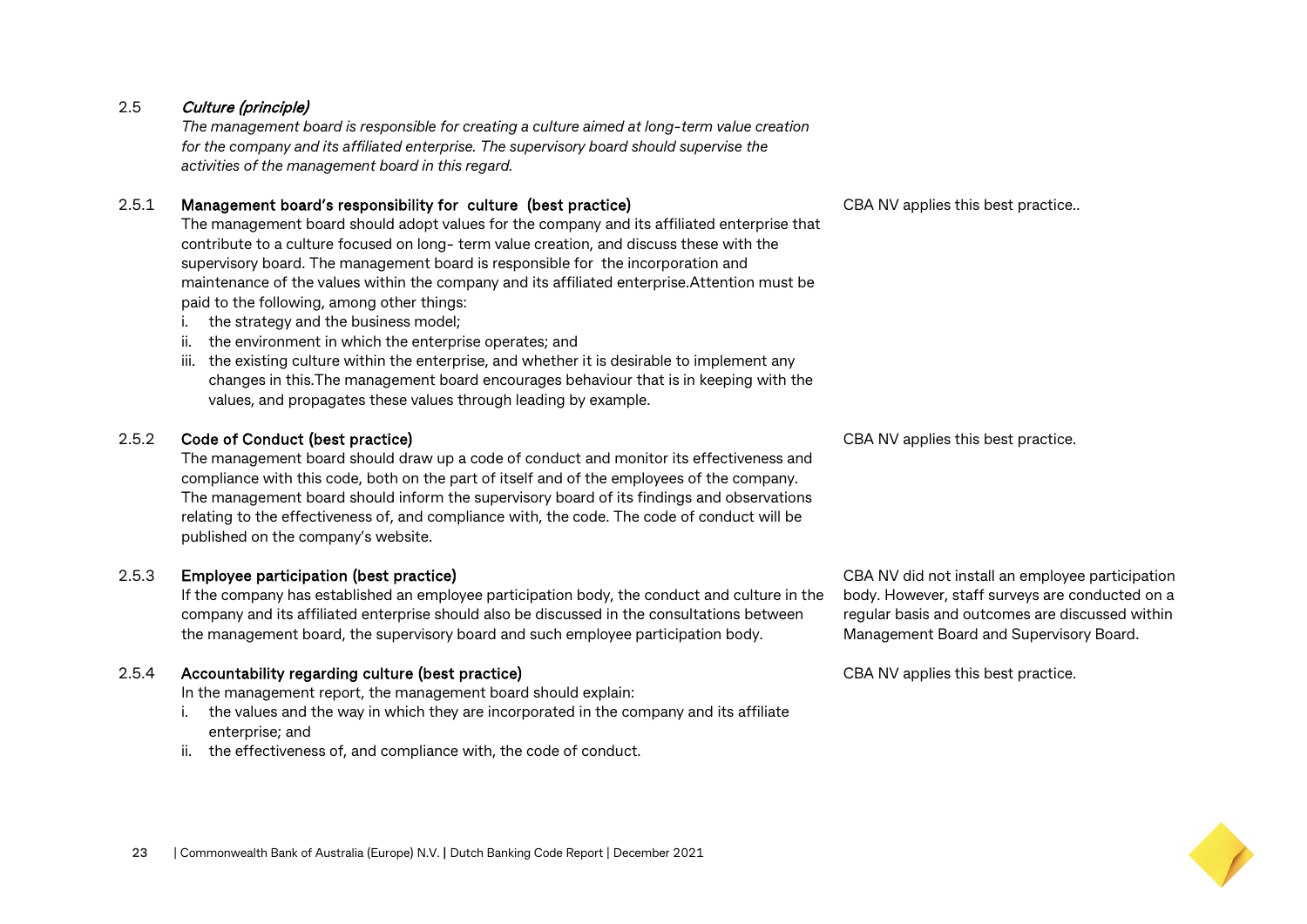#### 2.6 Misconduct and irregularities (principle)

*The management board and the supervisory board should be alert to indications of actual or suspected misconduct or irregularities. The management board should establish a procedure for reporting actual or suspicion of misconduct or irregularities, and take appropriate follow-up action on the basis of these reports. The supervisory board monitors the management board in this.*

#### 2.6.1 Procedure for reporting actual or suspicion of misconduct or irregularities (best practice) The management board should establish a procedure for reporting actual or suspected irregularities within the company and its affiliated enterprise. The procedure will be published on the company's homepage. The management board should ensure that employees have the opportunity to file a report without jeopardising their legal position.

#### 2.6.2 Informing the chairman of the supervisory board (best practice)

The management board should inform the chairman of the supervisory board without delay of any signs of actual or suspected material misconduct or irregularities within the company and its affiliated enterprise. If the actual or suspected misconduct or irregularity pertains to the functioning of a management board member, employees can report this directly to the chairman of the supervisory board.

#### 2.6.3 Notification by the external auditor (best practice)

The external auditor should inform the chairman of the audit committee without delay if, during the performance of his duties, he discovers or suspects an instance of misconduct or irregularity. If the actual or suspected misconduct or irregularity pertains to the functioning of a management board member, the external auditor should report this directly to the chairman of the supervisory board.

#### 2.6.4 Oversight by the supervisory board (best practice)

The supervisory board monitors the operation of the procedure for reporting actual or suspected misconduct or irregularities, appropriate and independent investigations into signs of misconduct or irregularities, and, if an instance of misconduct or irregularity has been discovered, an adequate follow-up of any recommendations for remedial actions. In order to safeguard the independence of the investigation in cases where the management board itself is involved, the supervisory board should have the option of initiating its own investigation into any irregularities that have been discovered and to coordinate this investigation.

CBA NV applies this best practice, among others by the installation of the Misconduct Governance Committee and adopting a Whistleblower policy.

CBA NV applies this best practice.

CBA NV expects the external auditor to comply with this best practise.

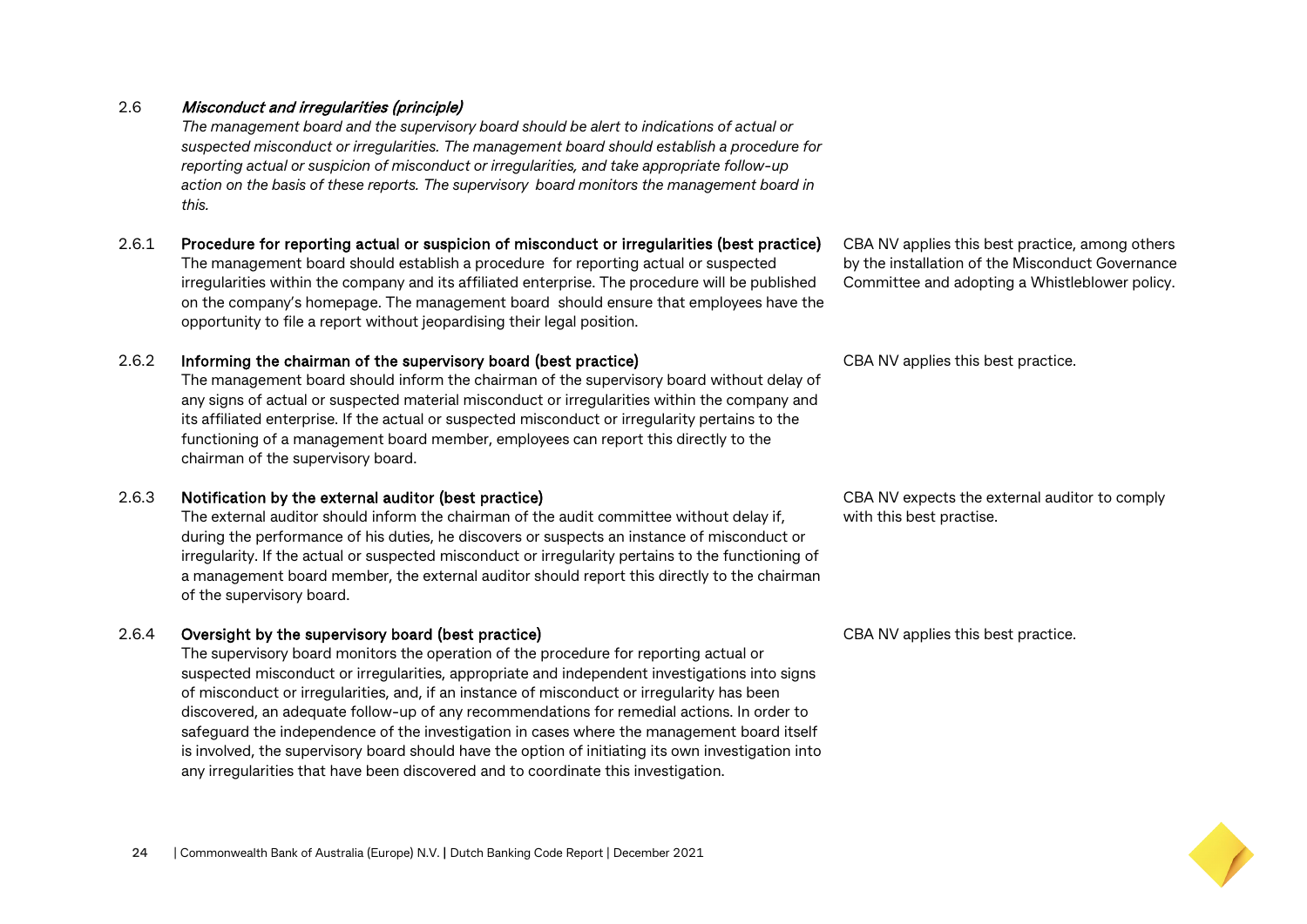#### 2.7 Preventing conflicts of interest (principle)

*Any form of conflict of interest between the company and the members of its management board or supervisory board should be prevented. To avoid conflicts of interest, adequate measures should be taken. The supervisory board is responsible for the decision-making on dealing with conflicts of interest regarding management board members, supervisory board members and majority shareholders in relation to the company.*

#### 2.7.1 Preventing conflicts of interest

Management board members and supervisory board members are alert to conflicts of interest and should in any case refrain from the following:

- i. competing with the company;
- ii. demanding or accepting substantial gifts from the company for themselves or their spouse, registered partner or other life companion, foster child or relative by blood or marriage up to the second degree;
- iii. providing unjustified advantages to third parties at the company's expense;
- iv. taking advantage of business opportunities to which the company is entitled for themselves or for their spouse, registered partner or other life companion, foster child or relative by blood or marriage up to the second degree.

#### 2.7.2 Terms of reference (best practice)

The terms of reference of the supervisory board should contain rules on dealing with conflicts of interest, including conflicting interests between management board members and supervisory board members on the one hand and the company on the other. The terms of reference should also stipulate which transactions require the approval of the supervisory board. The company should draw up regulations governing ownership of, and transactions in, securities by management or supervisory board members, other than securities issued, by the company.

#### 2.7.3 Reporting (best practice)

A conflict of interest may exist if the company intends to enter into a transaction with a legal entity:

- i. in which a member of the management board or the supervisory board personally has a material financial interest; or
- ii. which has a member of the management board or the supervisory board who is related under family law to a member of the management board or the supervisory board of the company.

CBA NV applies this best practice.

CBA NV applies this best practice.

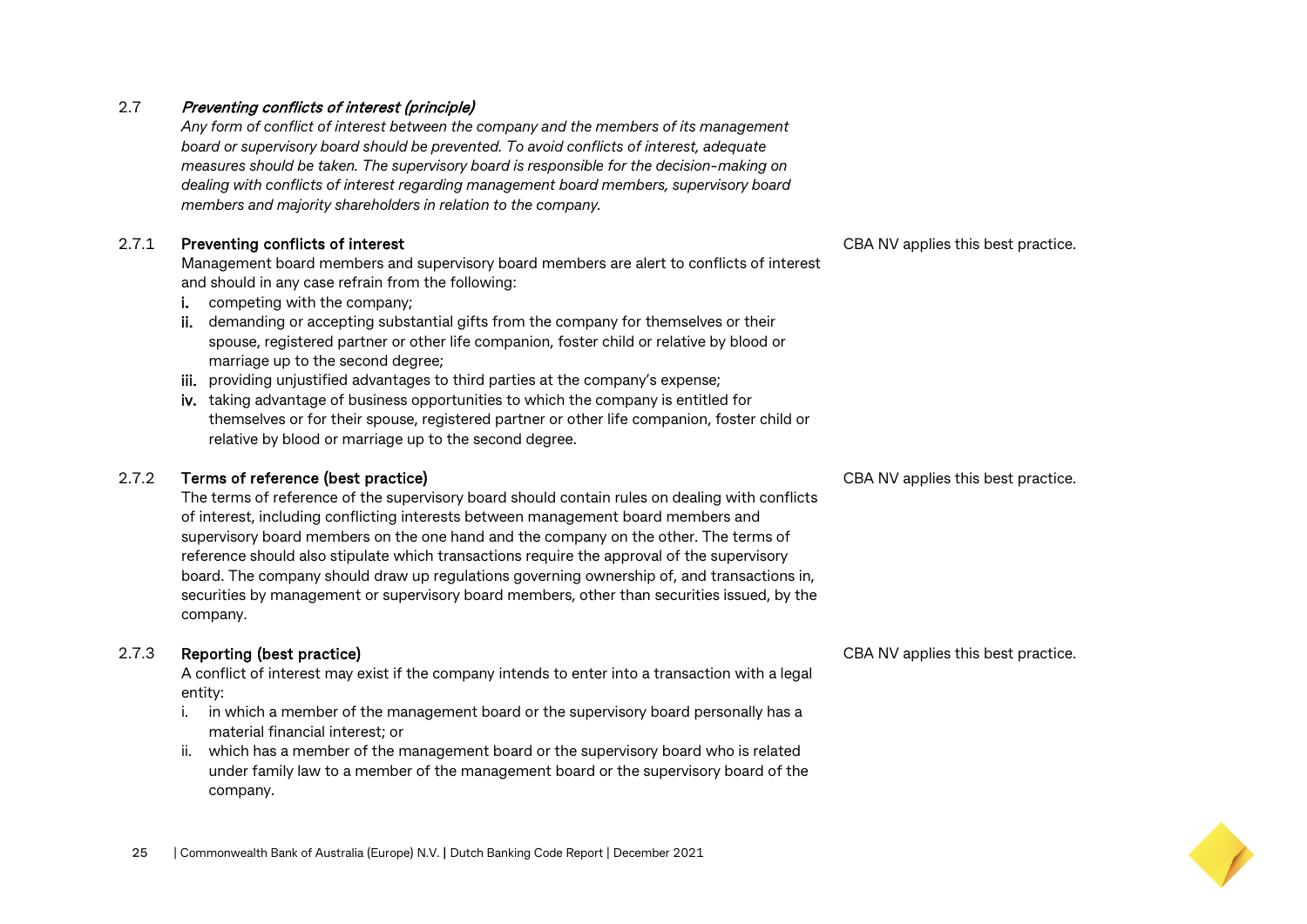A management board member should report any potential conflict of interest in a transaction that is of material significance to the company and/or to such management board member to the chairman of the supervisory board and to the other members of the management board without delay. The management board member should provide all relevant information in that regard, including the information relevant to the situation concerning his spouse, registered partner or other life companion, foster child and relatives by blood or marriage up to the second degree. A supervisory board member should report any conflict of interest or potential conflict of interest in a transaction that is of material significance to the company and/or to such supervisory board member to the chairman of the supervisory board without delay and should provide all relevant information in that regard, including the relevant information pertaining to his spouse, registered partner or other life companion, foster child and relatives by blood or marriage up to the second degree. If the chairman of the supervisory board has a conflict of interest or potential conflict of interest, he should report this to the vice- chairman of the supervisory board without delay. The supervisory board should decide, outside the presence of the management board member or supervisory board member concerned, whether there is a conflict of interest.

#### 2.7.4 Accountability regarding transactions: management board and supervisory board members (best practice)

All transactions in which there are conflicts of interest with management board members or supervisory board members should be agreed on terms that are customary in the market. Decisions to enter into transactions in which there are conflicts of interest with management board members or supervisory board members that are of material significance to the company and/or to the relevant management board members or supervisory board members should require the approval of the supervisory board. Such transactions should be published in the management report, together with a statement of the conflict of interest and a declaration that best practice provisions 2.7.3 and 2.7.4 have been complied with.

#### 2.7.5 Accountability regarding transactions: majority shareholders (best practice)

All transactions between the company and legal or natural persons who hold at least ten percent of the shares in the company should be agreed on terms that are customary in the market. Decisions to enter into transactions with such persons that are of material significance to the company and/or to such persons should require the approval of the supervisory board. Such transactions should be published in the management report, together with a declaration that best practice provision 2.7.5 has been complied with.

CBA NV applies this best practice.

CBA NV applies this best practice, whereby '*material*' is considered to be 'out of the ordinary course of business.'

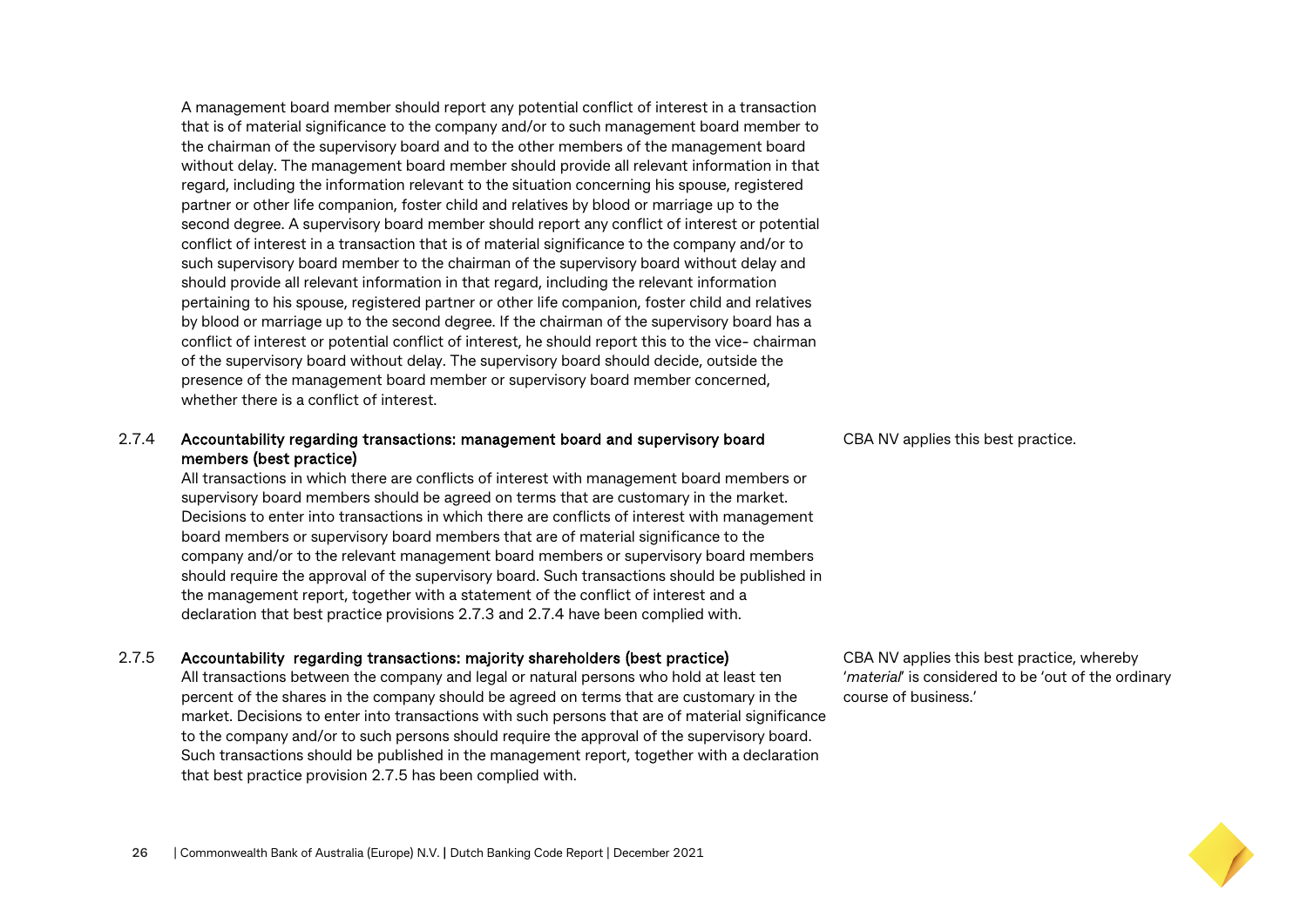#### **27** | Commonwealth Bank of Australia (Europe) N.V. **|** Dutch Banking Code Report | December 2021

#### 2.7.6 Personal loans (best practice)

The company should not grant its management board members and supervisory board members any personal loans, guarantees or the like unless in the normal course of business and on terms applicable to the personnel as a whole, and after approval of the supervisory board. No remission of loans should be granted.

#### 2.8 Takeover situations (principle)

*In the event of a takeover bid for the company's shares or for the depositary receipts for the company's shares, in the event of a private bid for a business unit or a participating interest, where the value of the bid exceeds the threshold referred to in section 2:107a(1)(c) of the Dutch Civil Code, and/or in the event of other substantial changes in the structure of the organisation, both the management board and the supervisory board should ensure that the stakeholder interests concerned are carefully weighed and any conflict of interest for supervisory board members or management board members is avoided. The management board and the supervisory board should be guided in their actions by the interests of the company and its affiliated enterprise.*

#### 2.8.1 Supervisory board involvement (best practice)

When a takeover bid for the company's shares or for the depositary receipts for the company's shares is being prepared, in the event of a private bid for a business unit or a participating interest, where the value of the bid exceeds the threshold referred to in section 2:107a(1)(c) of the Dutch Civil Code, and/or in the event of other substantial changes in the structure of the organisation, the management board should ensure that the supervisory board is involved in the takeover process and/or the change in the structure closely and in a timely fashion.

#### 2.8.2 Informing the supervisory board about request for inspection by competing bidder (best practice)

If a takeover bid has been announced for the shares, or depositary receipts for shares, in the company, and the management board receives a request from a competing bidder to inspect the company's records, the management board should discuss this request with the supervisory board without delay.

#### 2.8.3 Management board's position on a private bid (best practice)

If a private bid for a business unit or a participating interest has been made public, where the value of the bid exceeds the threshold referred to in section 2:107a(1)(c) of the Dutch Civil Code, the management board of the company should as soon as possible make public its position on the bid and the reasons for this position.

CBA NV will in such event act in accordance with this best practise.

CBA NV will in such event act in accordance with this best practise.

CBA NV will in such event act in accordance with

this best practise.

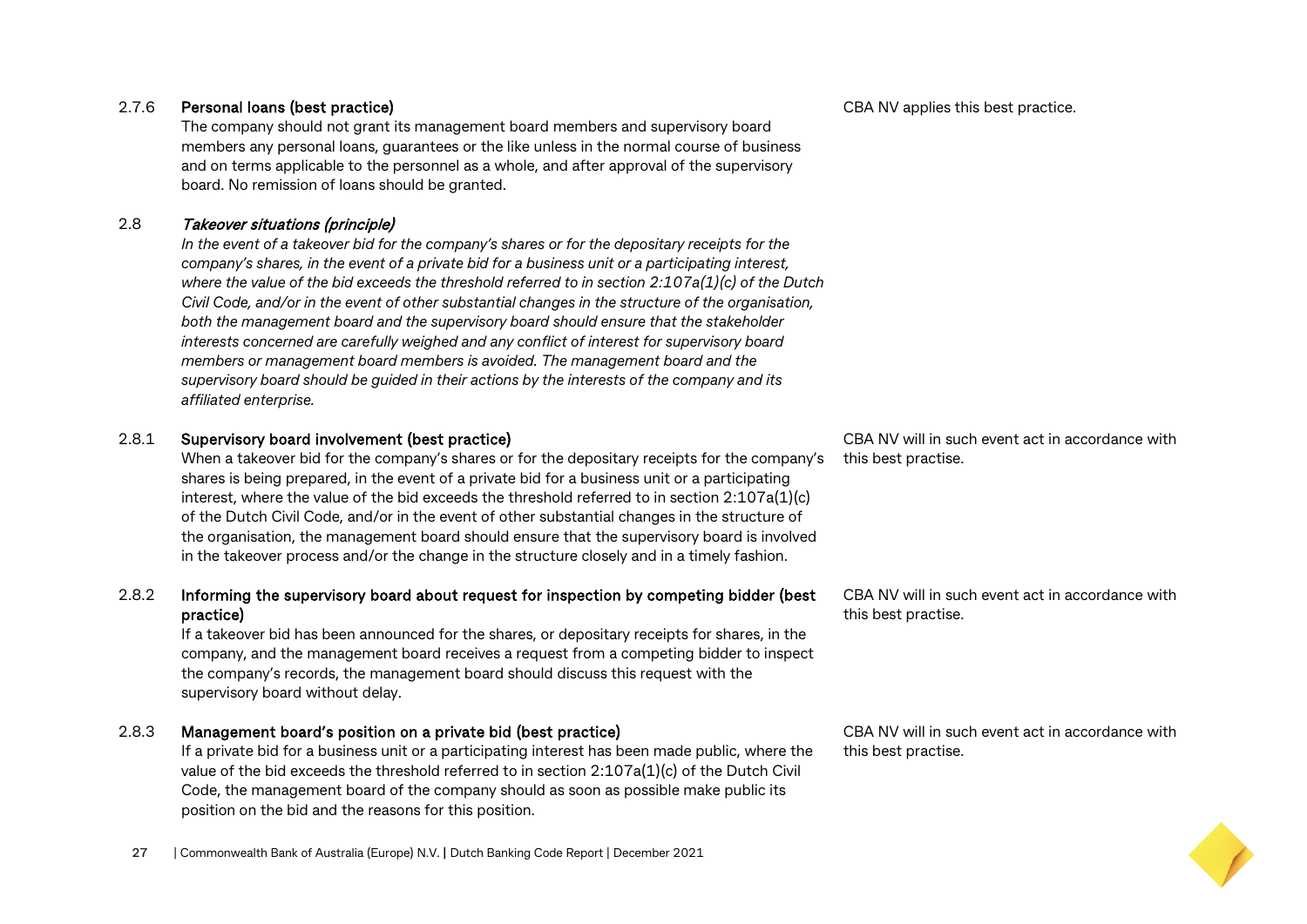#### CHAPTER 3: REMUNERATION

No. Principle or best practice Compliant or explanation

#### 3.1 Remuneration policy – management board (principle)

*The remuneration policy applicable to management board members should be clear and understandable, should focus on long-term value creation for the company and its affiliated enterprise, and take into account the internal pay ratios within the enterprise. The remuneration policy should not encourage management board members to act in their own interest, nor to take risks that are not in keeping with the strategy formulated and the risk appetite that has been established. The supervisory board is responsible for formulating the remuneration policy and its implementation.*

#### 3.1.1 Remuneration policy proposal (best practice)

The remuneration committee should submit a clear and understandable proposal to the supervisory board concerning the remuneration policy to be pursued with regard to the management board. The supervisory board should present the policy to the general meeting for adoption.

#### 3.1.2 Remuneration policy (best practice)

The following aspects should in any event be taken into consideration when formulating the remuneration policy:

- i. the objectives for the strategy for the implementation of long-term value creation within the meaning of best practice provision 1.1.1;
- ii. the scenario analyses carried out in advance;
- iii. the pay ratios within the company and its affiliated enterprise;
- iv. the development of the market price of the shares;
- v. an appropriate ratio between the variable and fixed remuneration components. The variable remuneration component is linked to measurable performance criteria determined in advance, which are predominantly long- term in character;
- vi. if shares are being awarded, the terms and conditions governing this. Shares should be held for at least five years after they are awarded; and
- vii. if share options are being awarded, the terms and conditions governing this and the terms and conditions subject to which the share options can be exercised. Share options cannot be exercised during the first three years after they are awarded.

CBA NV applies this best practice.

CBA NV applies this best practice. The Management Board incorporated a remuneration policy that is aligned with the remuneration policy of CBA Group but subject to local laws, regulations and guidelines applicable in the Netherlands. The remuneration policy has been approved by the Supervisory Board.

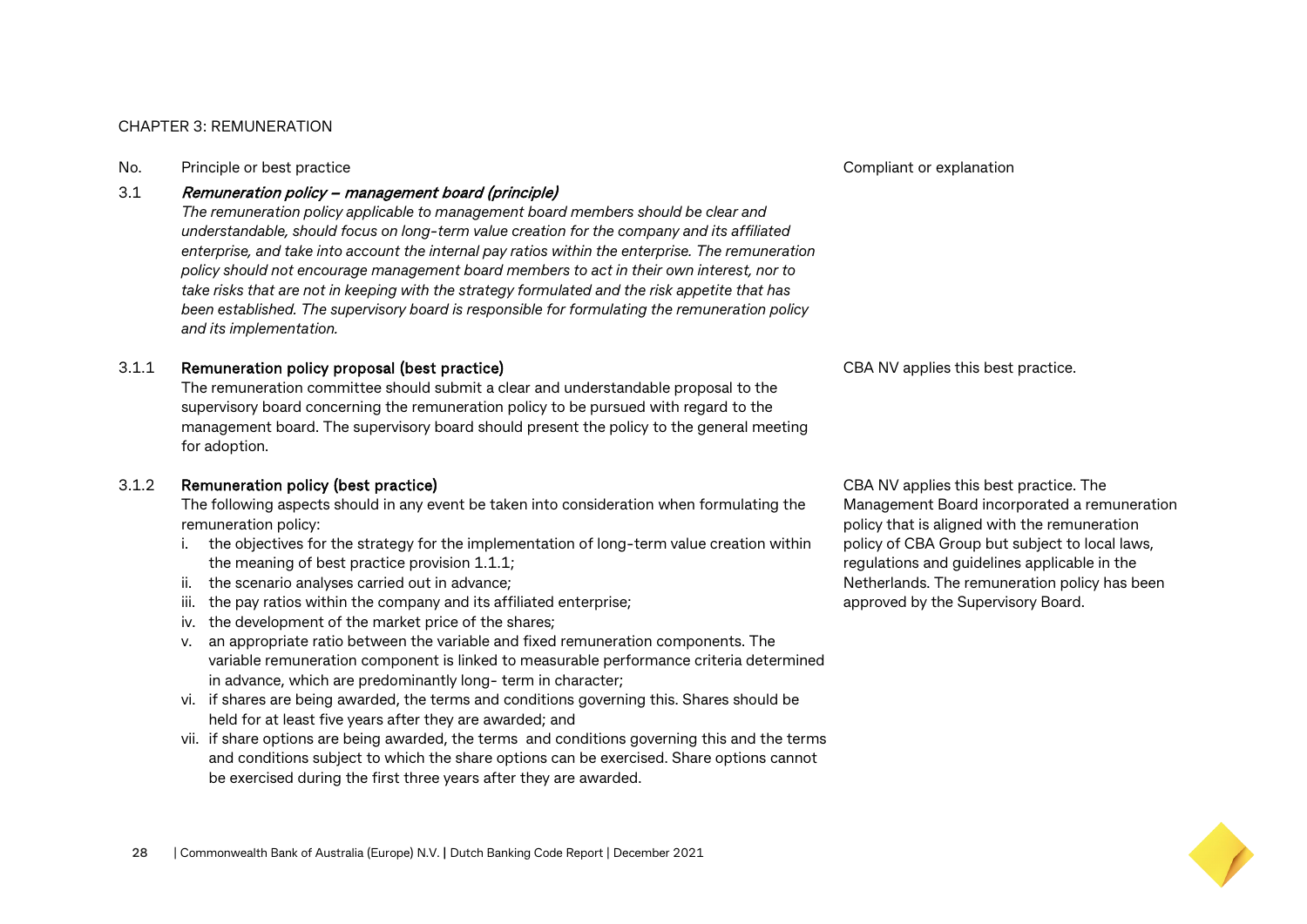#### 3.1.3 Remuneration – executive committee (best practice)

If the management board works with an executive committee, the management board should inform the supervisory board about the remuneration of the members of the executive committee who are not management board members. The management board should discuss this remuneration with the supervisory board annually.

#### 3.2 Determination of management board remuneration (principle)

The supervisory board should determine the remuneration of the individual members of the management board, within the limits of the remuneration policy adopted by the general meeting. The remuneration committee should prepare the supervisory board's decisionmaking regarding the determination of remuneration. The inadequate performance of duties should not be rewarded.

#### 3.2.1 Remuneration committee's proposal (best practice)

The remuneration committee should submit a proposal to the supervisory board concerning the remuneration of individual members of the management board. The proposal is drawn up in accordance with the remuneration policy that has been established and will, in any event, cover the remuneration structure, the amount of the fixed and variable remuneration components, the performance criteria used, the scenario analyses that are carried out and the pay ratios within the company and its affiliated enterprise.

#### 3.2.2 Management board members' views on their own remuneration (best practice)

When drafting the proposal for the remuneration of management board members, the remuneration committee should take note of individual management board members' views with regard to the amount and structure of their own remuneration. The remuneration committee should ask the members of the management board to pay attention to the aspects referred to in best practice provision 3.1.2.

#### 3.2.3 Severance payments (best practice)

The remuneration in the event of dismissal should not exceed one year's salary (the 'fixed' remuneration component). Severance pay will not be awarded if the agreement is terminated early at the initiative of the management board member, or in the event of seriously culpable or negligent behaviour on the part of the management board member.

CBA NV did not installed an executive committee.

CBA NV applies this best practice.

CBA NV applies this best practice.

CBA NV applies this best practice.

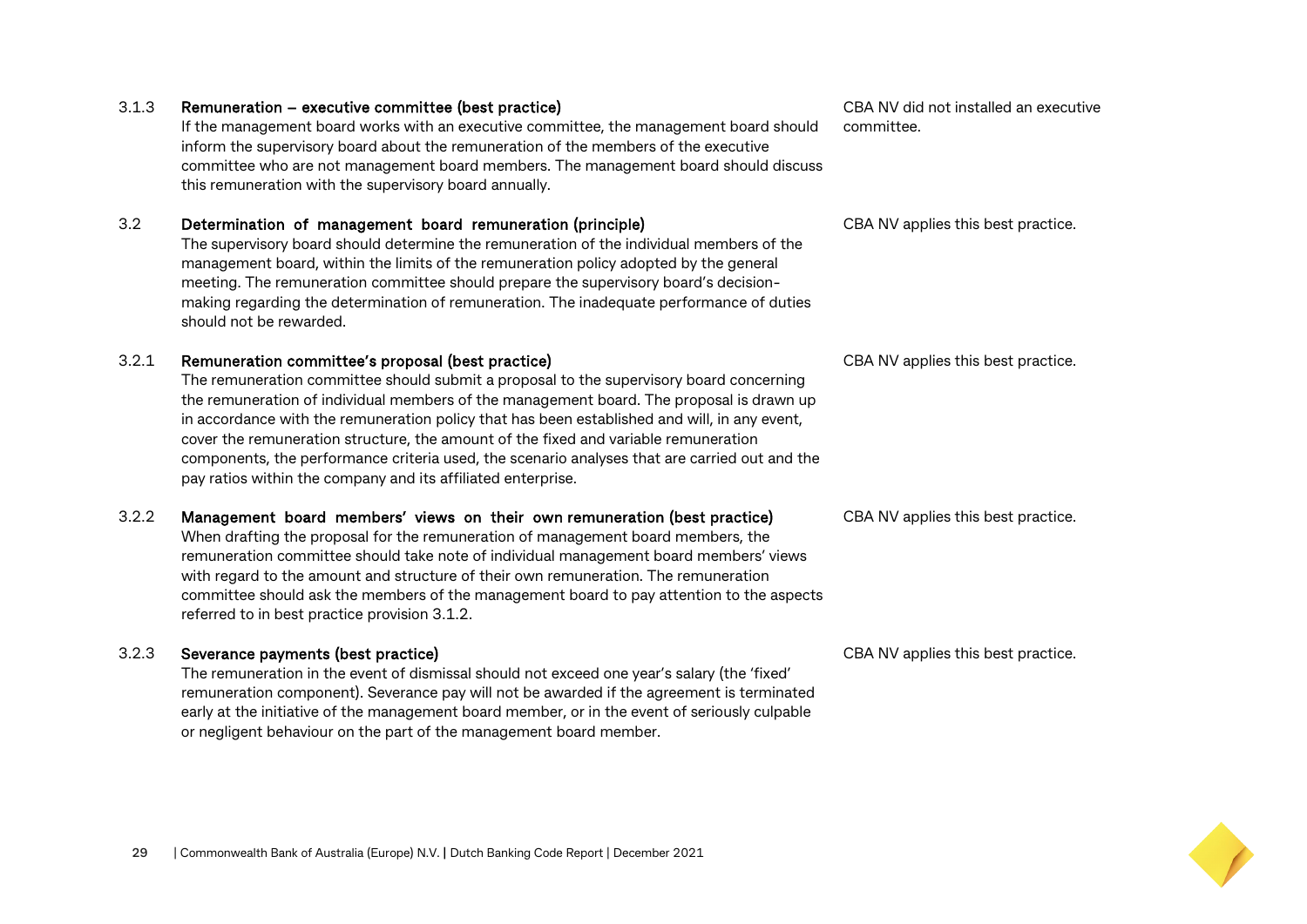| 3.3   | Remuneration – supervisory board (principle)<br>The supervisory board should submit a clear and understandable proposal for its own<br>appropriate remuneration to the general meeting. The remuneration of supervisory board<br>members should promote an adequate performance of their role and should not be dependent<br>on the results of the company.                                                                                                                                                                                                                                                                                                                                                                                                                                                                                                                                                                                                                                        | CBA NV applies this best practice.                                                                                           |
|-------|----------------------------------------------------------------------------------------------------------------------------------------------------------------------------------------------------------------------------------------------------------------------------------------------------------------------------------------------------------------------------------------------------------------------------------------------------------------------------------------------------------------------------------------------------------------------------------------------------------------------------------------------------------------------------------------------------------------------------------------------------------------------------------------------------------------------------------------------------------------------------------------------------------------------------------------------------------------------------------------------------|------------------------------------------------------------------------------------------------------------------------------|
| 3.3.1 | Time spent and responsibility (best practice)<br>The remuneration of the supervisory board members should reflect the time spent and the<br>responsibilities of their role.                                                                                                                                                                                                                                                                                                                                                                                                                                                                                                                                                                                                                                                                                                                                                                                                                        | CBA NV applies this best practice.                                                                                           |
| 3.3.2 | Remuneration of supervisory board members (best practice)<br>Supervisory board members may not be awarded remuneration in the form of shares and/or<br>rights to shares.                                                                                                                                                                                                                                                                                                                                                                                                                                                                                                                                                                                                                                                                                                                                                                                                                           | CBA NV applies this best practice.                                                                                           |
| 3.3.3 | Share ownership (best practice)<br>Shares held by a supervisory board member in the company on whose supervisory board they<br>serve should be long-term investments.                                                                                                                                                                                                                                                                                                                                                                                                                                                                                                                                                                                                                                                                                                                                                                                                                              | CBA NV applies this best practice.                                                                                           |
| 3.4   | Accountability for implementation of remuneration policy (principle)<br>In the remuneration report, the supervisory board should render account of the implementation<br>of the remuneration policy in a transparent manner. The report should be posted on the<br>company's website.                                                                                                                                                                                                                                                                                                                                                                                                                                                                                                                                                                                                                                                                                                              |                                                                                                                              |
| 3.4.1 | <b>Remuneration report</b><br>The remuneration committee should prepare the remuneration report. This report should in<br>any event describe, in a transparent manner, in addition to the matters required by law:<br>how the remuneration policy has been implemented in the past financial year;<br>Ι.<br>how the implementation of the remuneration policy contributes to long-term value<br>ii.<br>creation;<br>iii. that scenario analyses have been taken into consideration;<br>iv. the pay ratios within the company and its affiliated enterprise and, if applicable, any<br>changes in these ratios in comparison with the previous financial year;<br>v. in the event that a management board member receives variable remuneration, how this<br>remuneration contributes to long-term value creation, the measurable performance<br>criteria determined in advance upon which the variable remuneration depends, and the<br>relationship between the remuneration and performance; and | CBA NV applies this best practice, to the extend<br>disclosures are made in the Pillar III report and<br>the Annual Account. |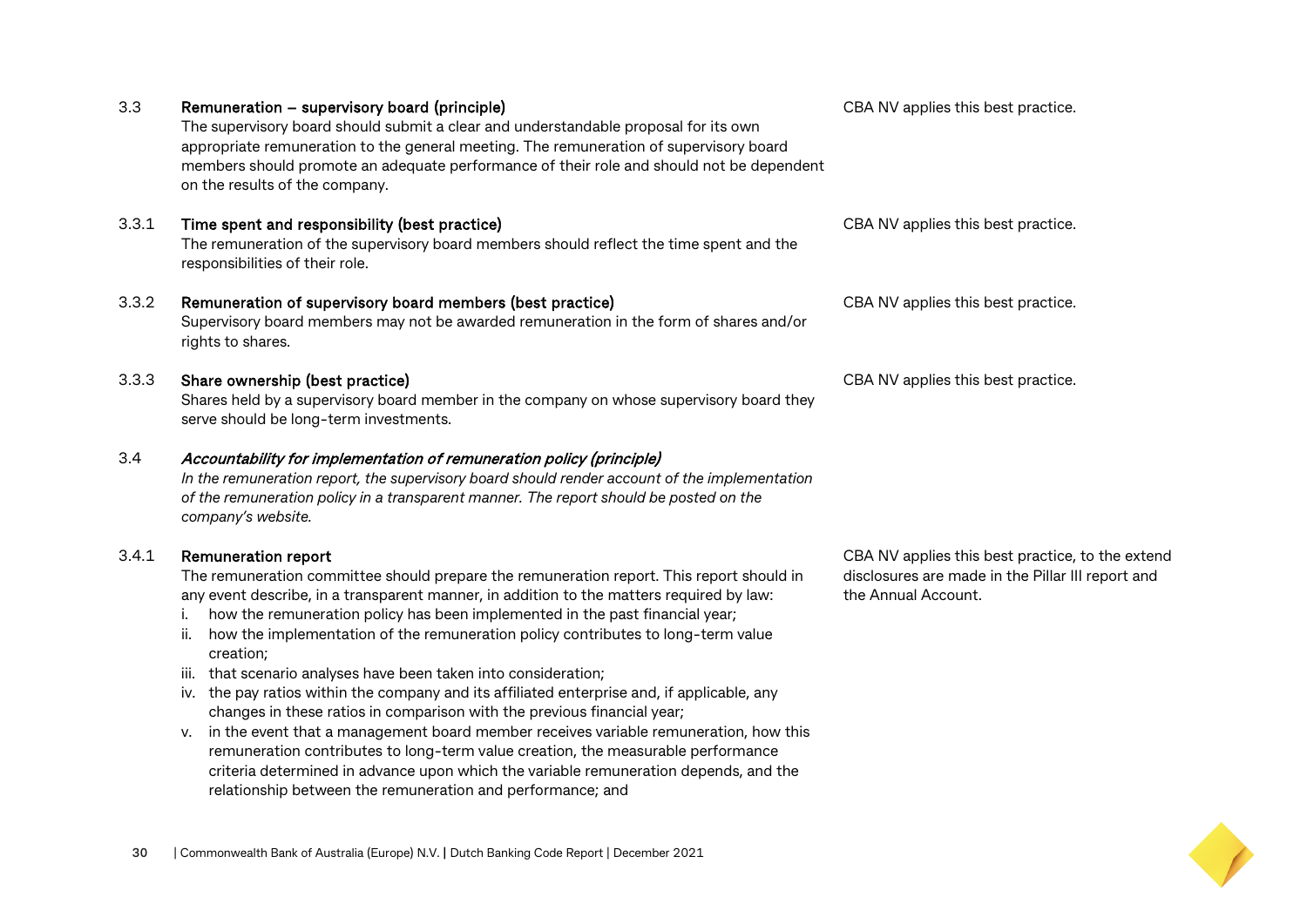vi. in the event that a current or former management board member receives a severance payment, the reason for this payment.

#### 3.4.2 Agreement of management board member (best practice)

The main elements of the agreement of a management board member with the company should be published on the company's website in a transparent overview after the agreement has been concluded, and in any event no later than the date of the notice calling the general meeting where the appointment of the management board member will be proposed.

CBA NV applies this best practice, to the extend disclosures are made in the Pillar III report and the Annual Account.

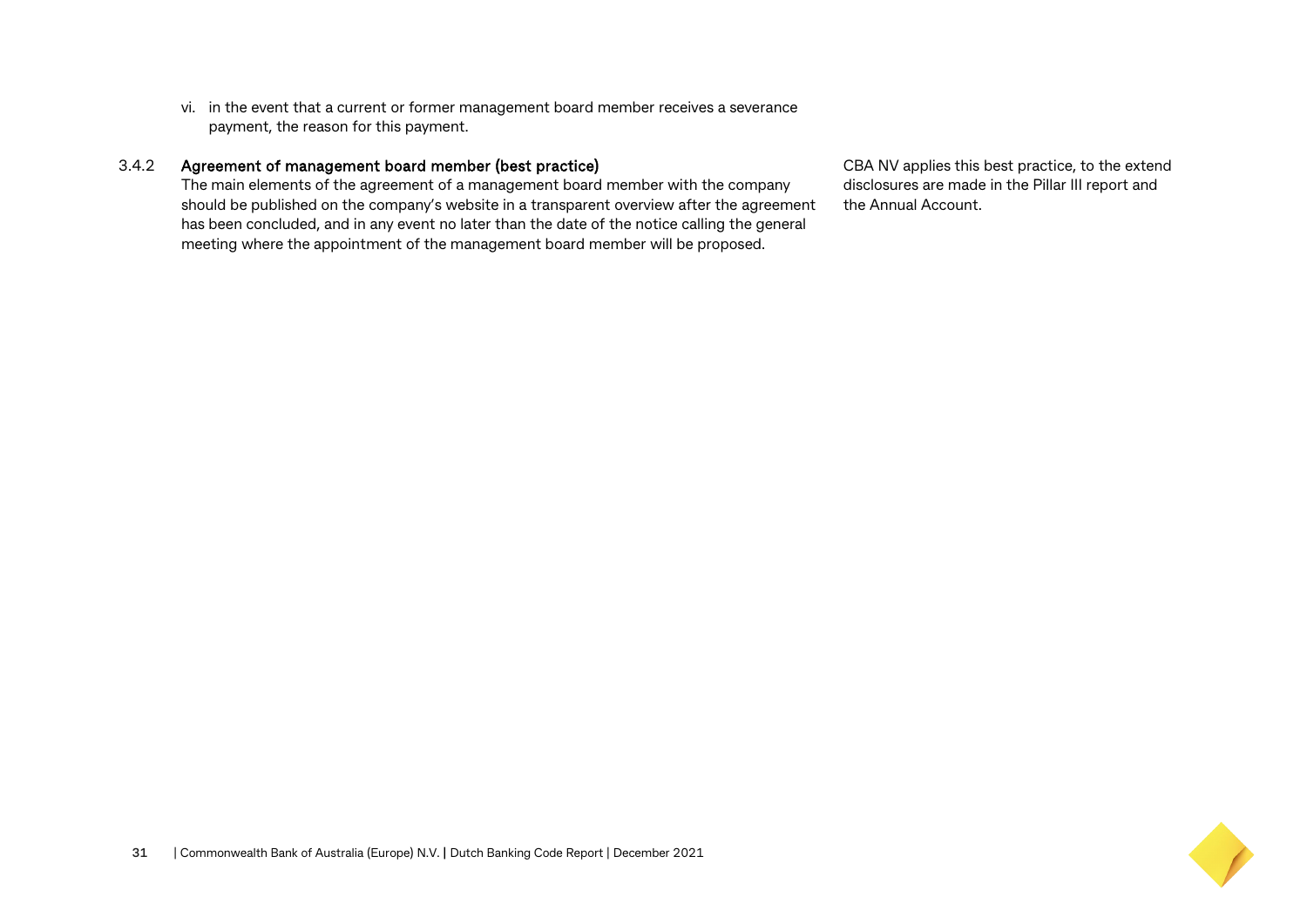#### CHAPTER 4: THE GENERAL MEETING

| No.   | Principle or best practice                                                                                                                                                                                                                                                                                                                                                                                                                                                                                                                                                                                                                                                                                                                                                                                                                                                                                                                                                                                                                                                                      | Compliant or explanation           |
|-------|-------------------------------------------------------------------------------------------------------------------------------------------------------------------------------------------------------------------------------------------------------------------------------------------------------------------------------------------------------------------------------------------------------------------------------------------------------------------------------------------------------------------------------------------------------------------------------------------------------------------------------------------------------------------------------------------------------------------------------------------------------------------------------------------------------------------------------------------------------------------------------------------------------------------------------------------------------------------------------------------------------------------------------------------------------------------------------------------------|------------------------------------|
| 4.1   | The general meeting (principle)<br>The general meeting should be able to exert such influence on the policies of the management<br>board and the supervisory board of the company that it plays a fully-fledged role in the system of<br>checks and balances in the company. Good corporate governance requires the fully-fledged<br>participation of shareholders in the decision-making in the general meeting.                                                                                                                                                                                                                                                                                                                                                                                                                                                                                                                                                                                                                                                                               |                                    |
| 4.1.1 | Supervisory board supervision (best practice)<br>The supervisory board's supervision of the management board should include the supervision<br>of relations with shareholders.                                                                                                                                                                                                                                                                                                                                                                                                                                                                                                                                                                                                                                                                                                                                                                                                                                                                                                                  | CBA NV applies this best practice. |
| 4.1.2 | Proper conduct of business at meetings (best practice)<br>The chairman of the general meeting is responsible for ensuring the proper conduct of<br>business at meetings in order to promote a meaningful discussion at the meeting.                                                                                                                                                                                                                                                                                                                                                                                                                                                                                                                                                                                                                                                                                                                                                                                                                                                             | CBA NV applies this best practice. |
| 4.1.3 | Agenda (best practice)<br>The agenda of the general meeting should list which items are up for discussion and which<br>items are to be voted on. The following items should be dealt with as separate agenda items:<br>material changes to the articles of association;<br>i.<br>proposals relating to the appointment of management board and supervisory board<br>ii.<br>members;<br>iii. the policy of the company on additions to reserves and on dividends (the level and purpose<br>of the addition to reserves, the amount of the dividend and the type of dividend);<br>iv. any proposal to pay out dividend;<br>v. resolutions to approve the management conducted by the management board (discharge<br>of management board members from liability);<br>vi. resolutions to approve the supervision exercised by the supervisory board (discharge of<br>supervisory board members from liability);<br>vii. each substantial change in the corporate governance structure of the company and in the<br>compliance with this Code; and<br>viii. the appointment of the external auditor. | CBA NV applies this best practice. |

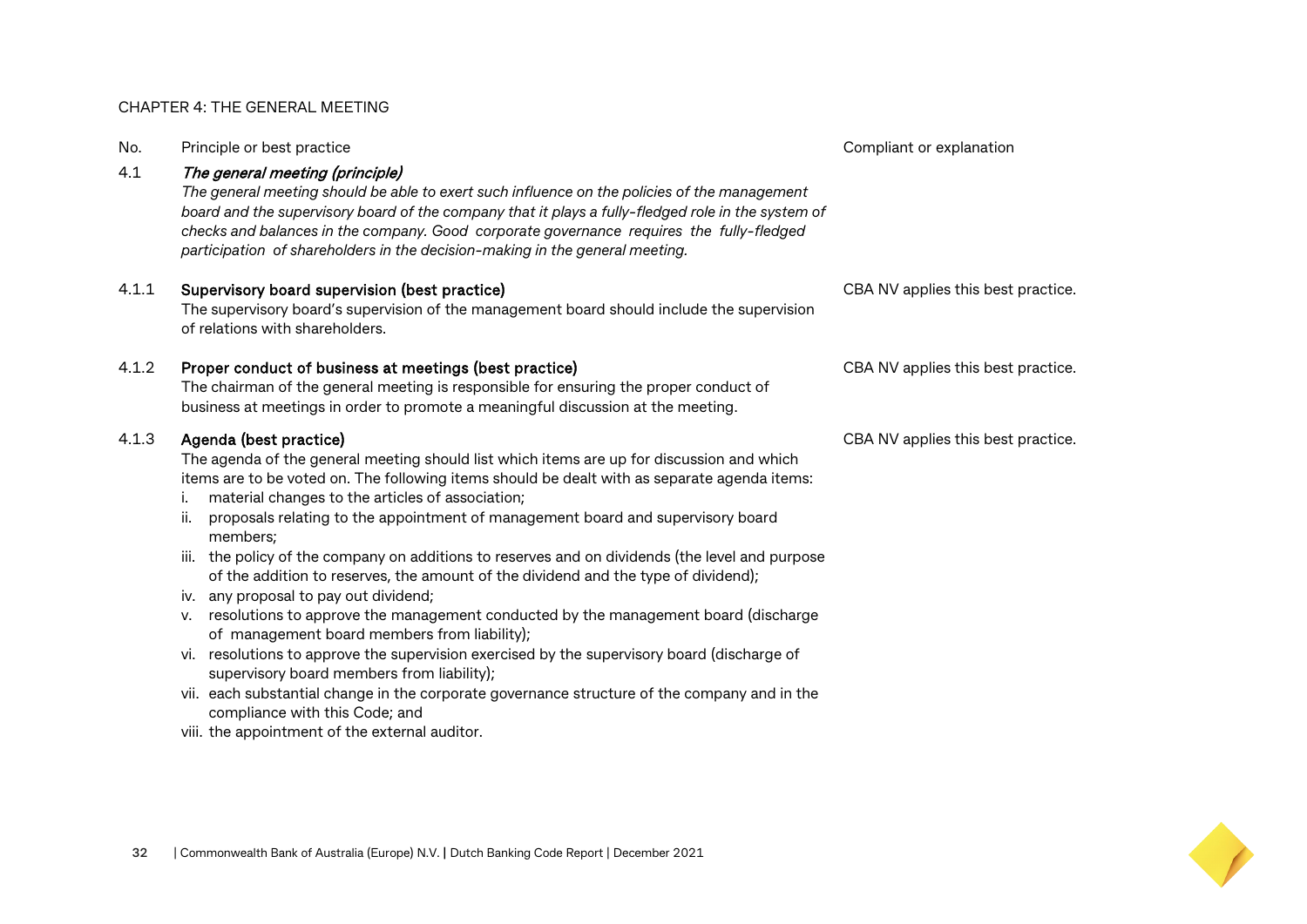#### 4.1.4 Proposal for approval or authorisation (best practice)

A proposal for approval or authorisation by the general meeting should be explained in writing. In its explanation the management board should deal with all facts and circumstances relevant to the approval or authorisation to be granted. The notes to the agenda should be posted on the company's website.

#### 4.1.5 Shareholder's explanation when exercising the right to put items on the agenda (best practice)

If a shareholder has arranged for an item to be put on the agenda, he should explain this at the meeting and, if necessary, answer questions about it.

#### 4.1.6 Placing of items on the agenda by shareholders (best practice)

A shareholder should only exercise the right to put items on the agenda after they have consulted with the management board on this. If one or more shareholders intend to request that an item be put on the agenda that may result in a change in the company's strategy, for example as a result of the dismissal of one or several management board or supervisory board members, the management board should be given the opportunity to stipulate a reasonable period in which to respond (the response time). The opportunity to stipulate the response time should also apply to an intention as referred to above for judicial leave to call a general meeting pursuant to section 2:110 of the Dutch Civil Code. The relevant shareholder should respect the response time stipulated by the management board, within the meaning of best practice provision 4.1.7.

#### 4.1.7 Stipulation of the response time (best practice)

If the management board stipulates a response time, this should be a reasonable period that does not exceed 180 days from the moment the management board is informed by one or more shareholders of their intention to put an item on the agenda to the day of the general meeting at which the item is to be dealt with. The management board should use the response time for further deliberation and constructive consultation, in any event with the relevant shareholder(s), and should explore the alternatives. At the end of the response time, the management board should report on this consultation and the exploration to the general meeting. This should be monitored by the supervisory board. The response time may be stipulated only once for any given general meeting and should not apply to an item in respect of which the response time had been previously stipulated, or to meetings where a shareholder holds at least three-quarters of the issued capital as a consequence of a successful public bid.

CBA NV applies this best practise, except for the best practice of publishing the notes on the website, given that CBA NV is a wholly owned subsidiary of CBA Group.

CBA NV applies this best practice.

CBA NV applies this best practice.

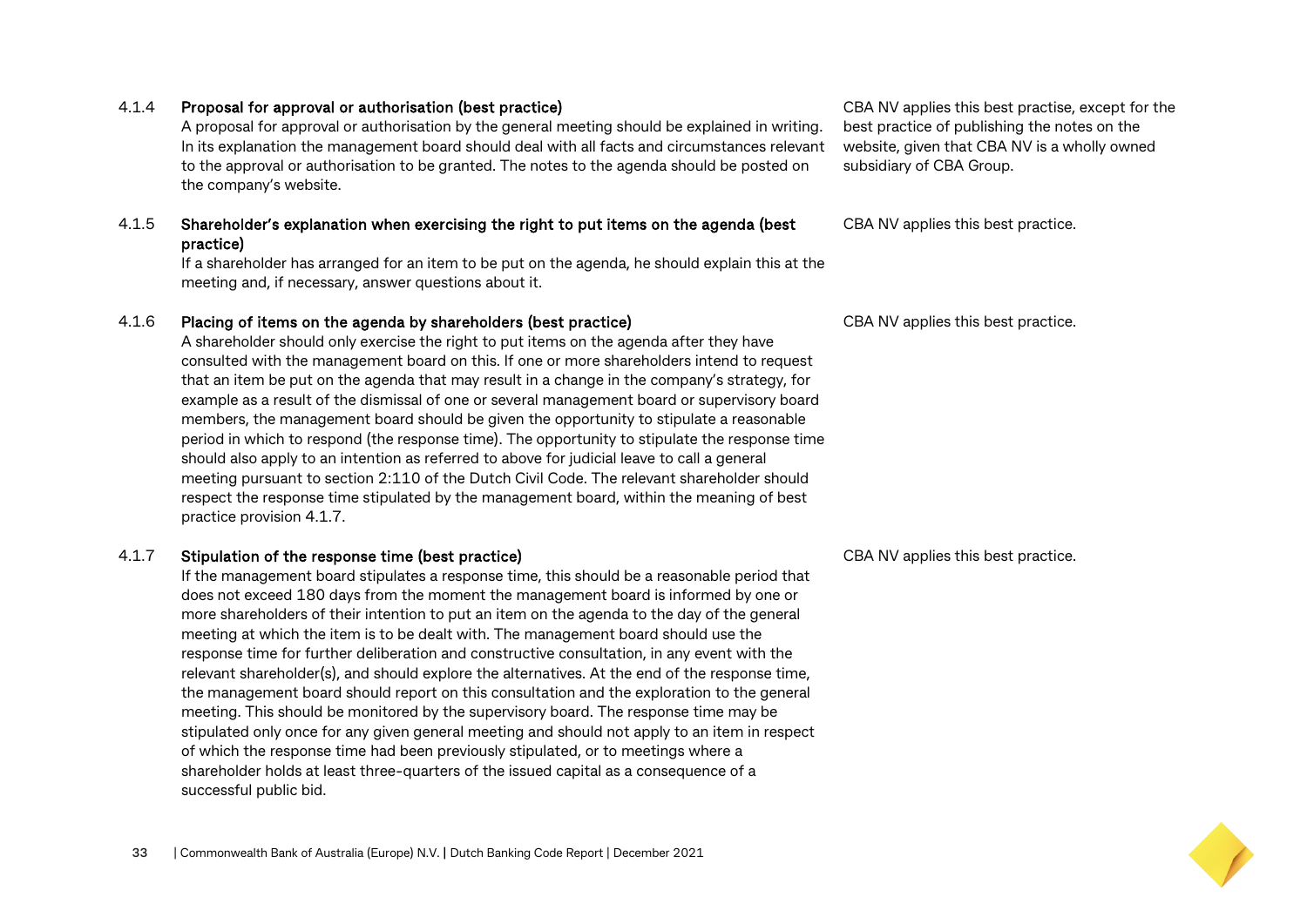#### 4.1.8 Attendance of members nominated for the management board or supervisory board (best practice)

Management board and supervisory board members nominated for appointment should attend the general meeting at which votes will be cast on their nomination.

#### 4.1.9 External auditor's attendance (best practice)

The external auditor may be questioned by the general meeting in relation to his report on the fairness of the financial statements. The external auditor should for this purpose attend and be entitled to address this meeting.

#### 4.1.10 General meeting's report (best practice)

The report of the general meeting should be made available, on request, to the shareholders no later than three months after the end of the meeting, after which shareholders should have the opportunity to react to the report in the following three months. The report should then be adopted in the manner provided for in the articles of association.

#### 4.2 Provision of information (principle)

*The management board and the supervisory board should ensure that the general meeting is adequately provided with information.*

#### 4.2.1 Substantiation of invocation of overriding interest (best practice)

If the management board and the supervisory board decide not to provide the general meeting with all information desired with the invocation of an overriding interest on the part of the company, they must give reasons for this.

#### 4.2.2 Policy on bilateral contacts with shareholders (best practice)

The company should formulate an outline policy on bilateral contacts with the shareholders and should post this policy on its website.

#### 4.2.3 Meetings and presentations (best practice)

Analyst meetings, analyst presentations, presentations to institutional or other investors and press conferences should be announced in advance on the company's website and by means of press releases. Analysts' meetings and presentations to investors should not take place shortly before the publication of the regular financial information. All shareholders should be able to follow these meetings and presentations in real time, by means of webcasting, telephone or otherwise. After the meetings, the presentations should be posted on the company's website.

CBA NV applies with this best practise, except for appointments that are approved by written resolution.

CBA NV applies this best practice.

CBA NV applies this best practice.

CBA NV applies this best practice.

CBA NV is a wholly owned subsidiary of CBA Group and therefore CBA NV does not apply this best practise.

On the occurrence of such events, CBA NV may apply this best practise.

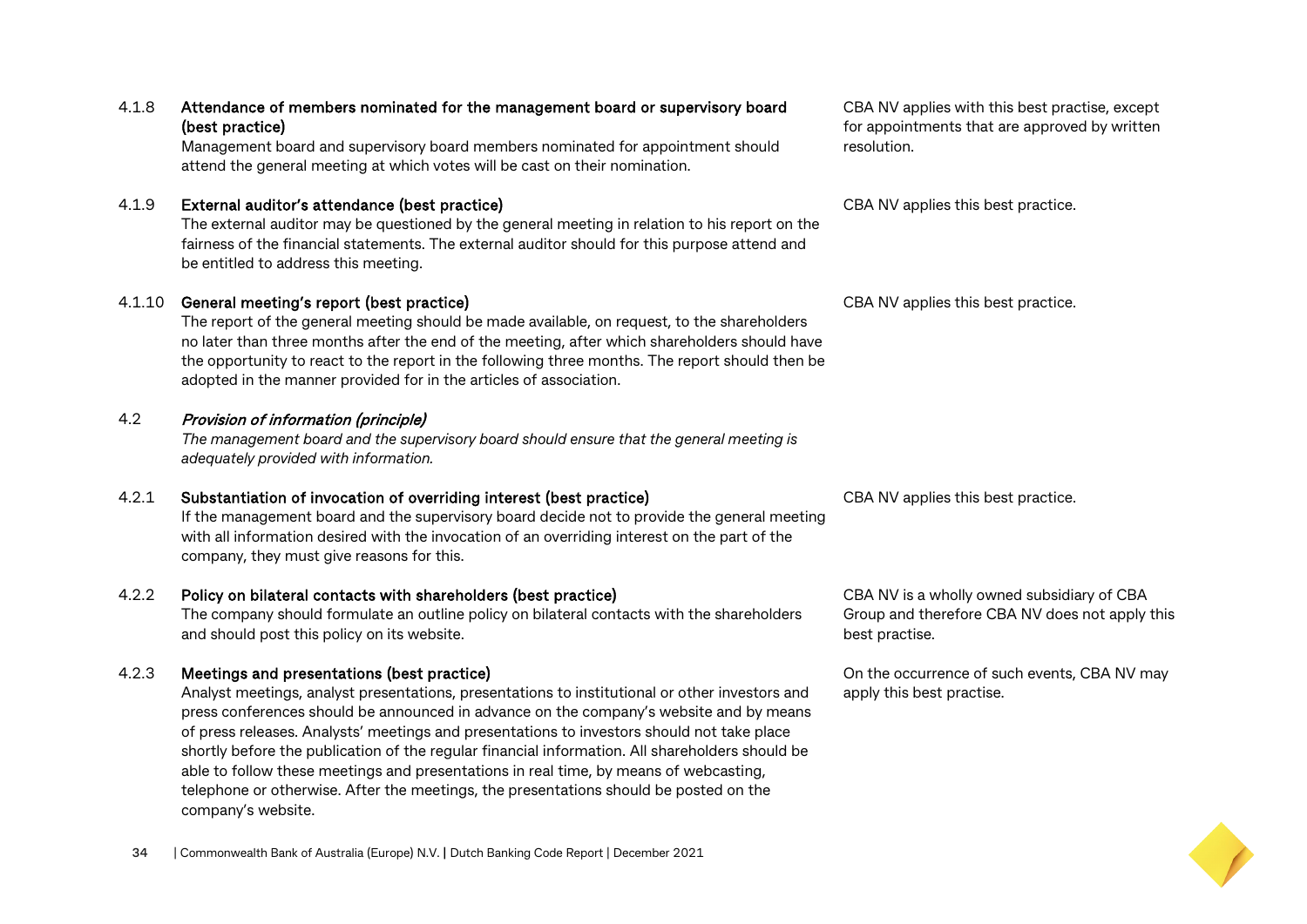#### 4.2.4 Posting information in a separate section of the website (best practice)

The company should post and update information which is relevant to the shareholders and which it is required to publish or submit pursuant to the provisions of company law and securities law applicable to it in a separate section of the company's website.

#### 4.2.5 Management board contacts with press and analysts (best practice)

The contacts between the management board on the one hand and the press and financial analysts on the other should be handled and structured carefully and with due observance of the applicable laws and regulations. The company should not do anything that might compromise the independence of analysts in relation to the company and vice versa.

#### 4.2.6 Outline of anti-takeover measures (best practice)

The management board should outline all existing or potential anti- takeover measures in the management report and should also indicate in what circumstances and by whom these measures may likely be used.

#### 4.3 Casting votes (principle)

*Participation of as many shareholders as possible in the general meeting's decision-making is in the interest of the company's checks and balances. The company should, in so far as possible, give shareholders the opportunity to vote by proxy and to communicate with all other shareholders.*

#### 4.3.1 Voting as deemed fit (best practice)

A shareholder should vote as he sees fit. A shareholder who makes use of the voting advice of a third party is expected to form his own judgment on the voting policy or the voting advice provided by this adviser.

#### 4.3.2 Providing voting proxies or voting instructions (best practice)

The company should give shareholders and other persons entitled to vote the possibility of issuing voting proxies or voting instructions, respectively, to an independent third party prior to the general meeting.

CBA NV is a wholly owned subsidiary of CBA Group and therefore CBA NV does not apply this best practise.

On the occurrence of such event CBA NV will act in accordance with this best practise.

On the occurrence of such event CBA NV will act in accordance with this best practise.

CBA NV applies this best practise.

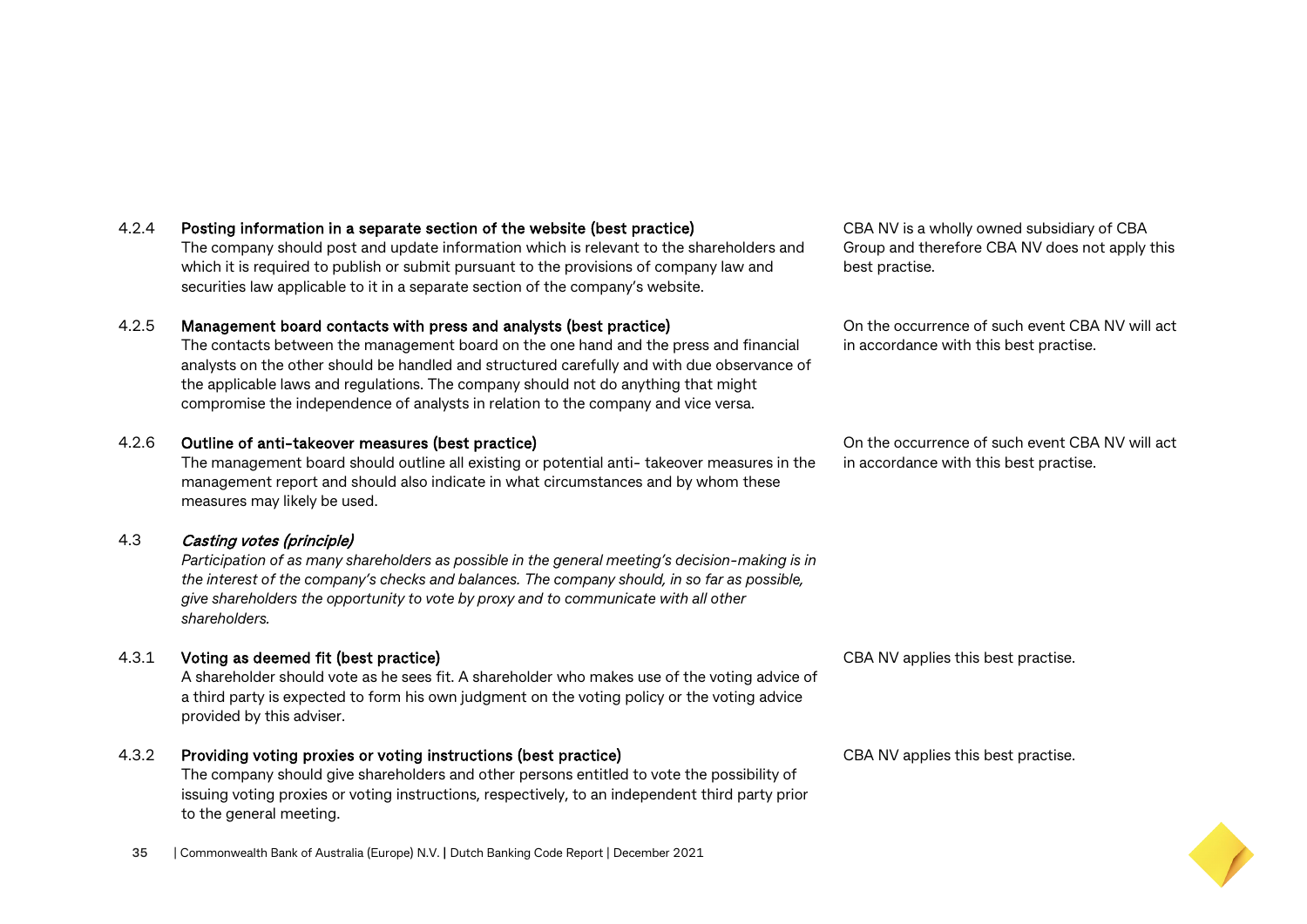- 4.3.3 Cancelling the binding nature of a nomination or dismissal (best practice) The general meeting of shareholders of a company not having statutory two-tier status (*structuurregime*) may pass a resolution to cancel the binding nature of a nomination for the appointment of a member of the management board or of the supervisory board and/or a resolution to dismiss a member of the management board or of the supervisory board by an absolute majority of the votes cast. It may be provided that this majority should represent a given proportion of the issued capital, which proportion may not exceed one-third. If this proportion of the capital is not represented at the meeting, but an absolute majority of the votes cast is in favour of a resolution to cancel the binding nature of a nomination, or to dismiss a board member, a new meeting may be convened at which the resolution may be passed by an absolute majority of the votes cast, regardless of the proportion of the capital represented at the meeting.
- 4.3.4 Voting right on financing preference shares (best practice)

The voting right attaching to financing preference shares should be based on the fair value of the capital contribution.

- 4.3.5 Publication of institutional investors' voting policy (best practice) Institutional investors (pension funds, insurers, investment institutions and asset managers) should post annually, in any event on their website, their policy on the exercise of the voting rights for shares they hold in listed companies.
- 4.3.6 Report on the implementation of institutional investors' voting policy (best practice)

Institutional investors should report annually, on their website and/or in their management report, on how they implemented their policy on the exercise of the voting rights in the relevant financial year. In addition, they should report on their website at least once per quarter on whether and, if so, how they have voted as shareholders at general meetings. This report will be posted on the website of the institutional investor.

CBA NV has a two-tier board. Therefore this best practice is not applied by CBA NV.

No financing preference shares have been issued. Therefore this best practice is not applied by CBA NV.

On the occurrence of such event, CBA NV may apply this best practise.

On the occurrence of such event, CBA NV may apply this best practise.

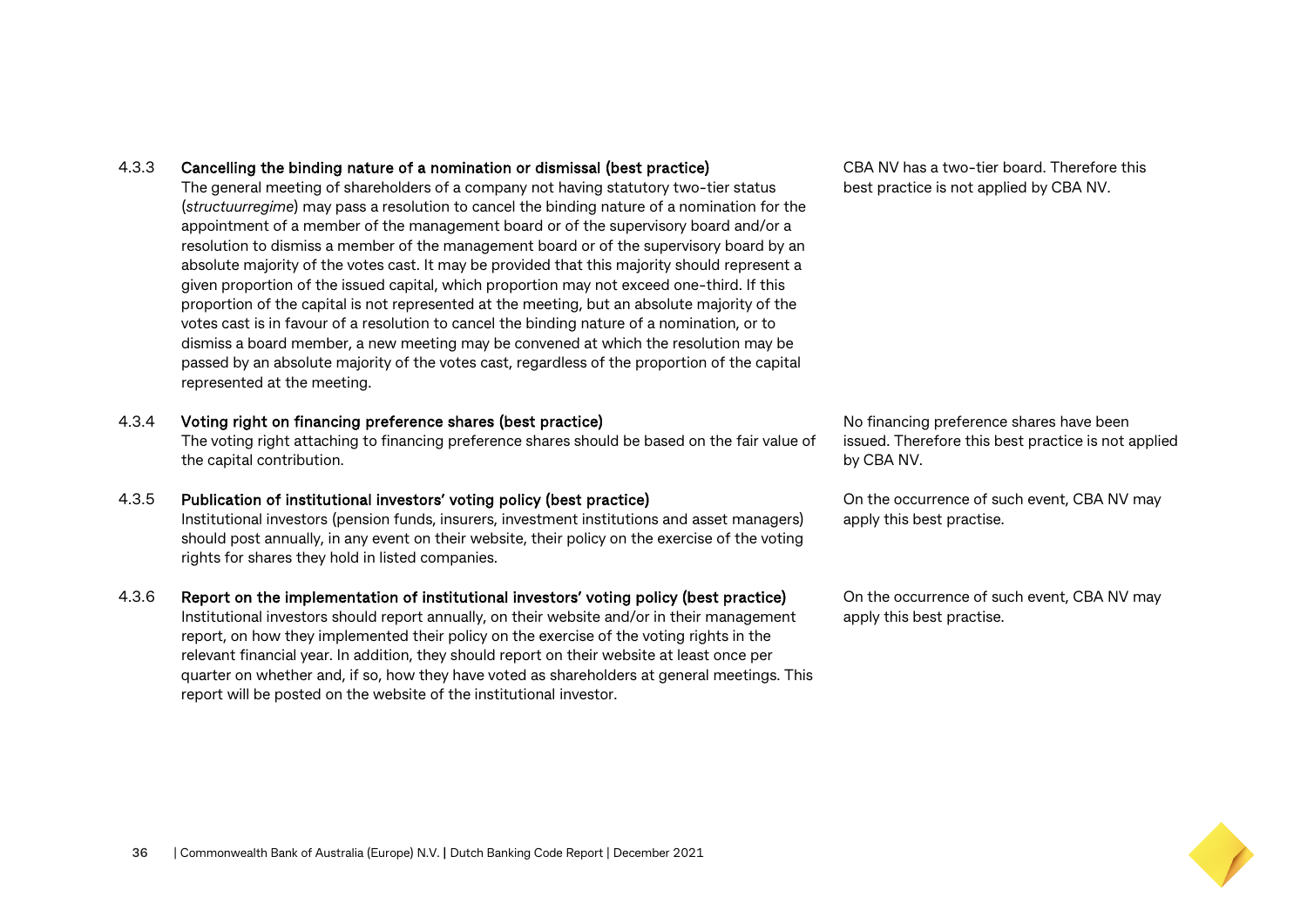#### 4.4 Issuing depositary receipts for shares (principle)

*Depositary receipts for shares can be a means of preventing a majority (including a chance majority) of shareholders from controlling the decision-making process as a result of absenteeism at a general meeting. Depositary receipts for shares should not be issued as an anti-takeover protective measure. The board of the trust office should issue voting proxies under all circumstances and without limitations to all depositary receipt holders who request this. The holders of depositary receipts so authorised can exercise the voting right at their discretion. The board of the trust office should have the confidence of the holders of depositary receipts. Depositary receipt holders should have the possibility of recommending candidates for the board of the trust office. The company should not disclose to the trust office information which has not been made public.*

#### 4.4.1 Trust office board (best practice)

The board of the trust office should have the confidence of the holders of depositary receipts and operate independently of the company that has issued the depositary receipts. The trust conditions should specify in what cases and subject to what conditions holders of depositary receipts may request the trust office to call a meeting of holders of depositary receipts.

#### 4.4.2 Appointment of board members (best practice)

The board members of the trust office should be appointed by the board of the trust office, after the job opening has been announced on the website of the trust office. The meeting of holders of depositary receipts may make recommendations to the board of the trust office for the appointment of persons to the position of board member. No management board members or former management board members, supervisory board members or former supervisory board members, employees or permanent advisers of the company should be a member of the board of the trust office.

#### 4.4.3 Board appointment period (best practice)

A person may be appointed to the board of the trust office for a maximum of two four-year terms, followed by a maximum of two two-year terms. In the event of a reappointment after an eight- year period, reasons should be given in the report of the board of the trust office.

#### 4.4.4 Attendance of the general meeting (best practice)

The board of the trust office should attend the general meeting and should, if desired, make a statement about how it proposes to vote at the meeting.

No depositary receipts have been issued. Therefore this best practice is not applied by CBA NV.

No depositary receipts have been issued. Therefore this best practice is not applied by CBA NV.

No depositary receipts have been issued. Therefore this best practice is not applied by CBA NV.

No depositary receipts have been issued. Therefore this best practice is not applied by CBA NV.

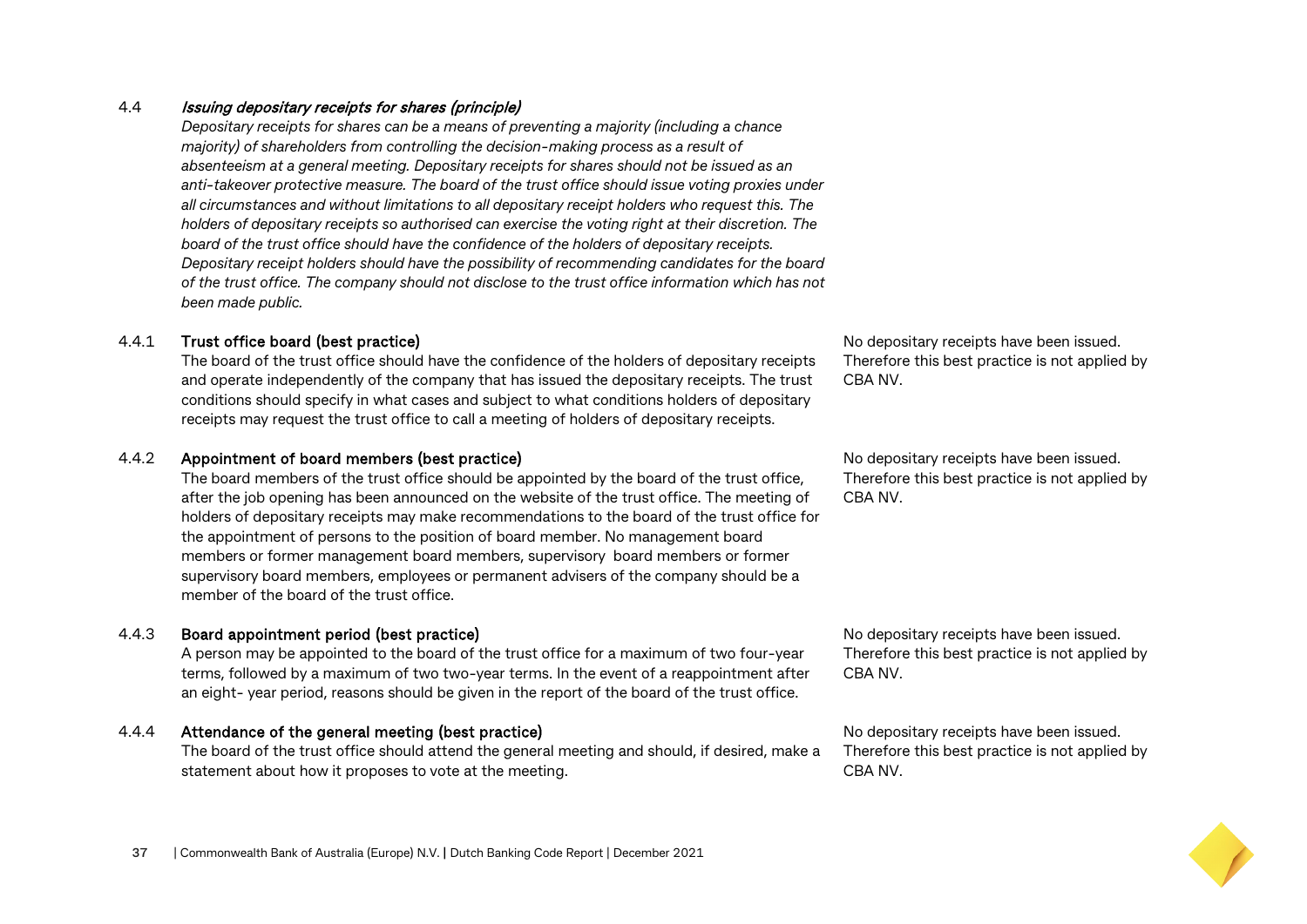#### 4.4.5 Exercise of voting rights (best practice)

In exercising its voting rights, the trust office should be guided primarily by the interests of the depositary receipt holders, taking the interests of the company and the enterprise affiliated with it into account.

#### 4.4.6 Periodic reports (best practice)

The trust office should report periodically, but at least once per year, on its activities. The report should be posted on the company's website.

#### 4.4.7 Contents of the reports

The report referred to in best practice provision 4.4.6 should, in any event, set out:

- i. the number of shares for which depositary receipts have been issued and an explanation of changes to this number;
- ii. the work carried out in the financial year;
- iii. the voting behaviour in the general meetings held in the financial year;
- iv. the percentage of votes represented by the trust office during the meetings referred to under iii.;
- v. the remuneration of the members of the board of the trust office;
- vi. the number of meetings held by the management and the main items dealt with in them;
- vii. the costs of the activities of the trust office;
- viii. any external advice obtained by the trust office;
- ix. the (other) positions held by the board members of the trust office; and
- x. the contact details of the trust office.

#### 4.4.8 Voting proxies (best practice)

The board of the trust office should issue voting proxies under all circumstances and without limitations to all depositary receipt holders who request this. Each depositary receipt holder may also issue binding voting instructions to the trust office in respect of the shares which the trust office holds on his behalf.

No depositary receipts have been issued. Therefore this best practice is not applied by CBA NV.



No depositary receipts have been issued. Therefore this best practice is not applied by CBA NV.

No depositary receipts have been issued.

CBA NV.

No depositary receipts have been issued. Therefore this best practice is not applied by CBA NV.